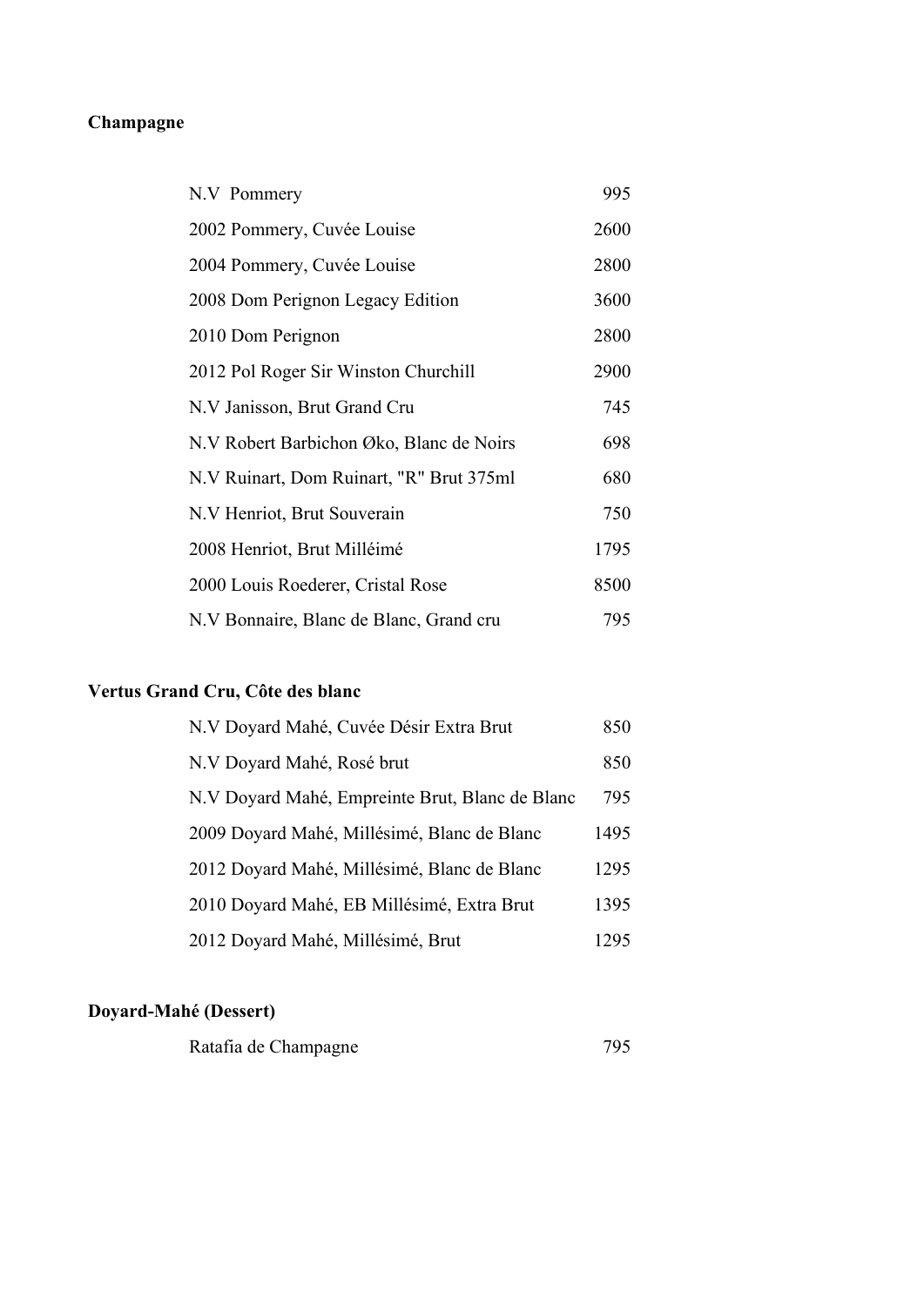#### **Mousserende**

| Frankrig    |                                                                 |      |
|-------------|-----------------------------------------------------------------|------|
|             | Saget Touraine Brut Reserve Arnaud Laurent                      | 450  |
| Italien     |                                                                 |      |
|             | 2006 Banfi Brut, Limited Edition Metode Classic MG. 1.5L        | 1950 |
|             | 2010 Banfi Cuvee Aurora Riserva 100 Mesi MG. 1.5L               | 2500 |
|             | 2011 Banfi Brut, Limited Edition Metode Classic MG. 1.5L        | 1500 |
| Spanien     |                                                                 |      |
|             | Lambrusco, Cleto Chiarli Pruno Nero Spumante                    | 410  |
|             | Lambrusco, Cleto Chiarli Del Fondatore, Fermentato in Bottiglia | 430  |
|             | Lambrusco, Cleto Chiarli Vigneto Cialdini, Castelvetro 2013     | 495  |
| Cava        |                                                                 |      |
|             | 2013 Muscàndia, Gran Reserva Brut, MG 1,5L                      | 795  |
|             | 2011 Mata Reserva, Agustí Torelló                               | 480  |
|             | 2008 Kripta, Agustí Torelló                                     | 1500 |
| Engelsk     |                                                                 |      |
|             | 2014 Camel Valley, Rose Brut, Cornwall                          | 850  |
|             | Golan højderne (Israelsk bosættelse)                            |      |
|             | 2015 Gamla, Golan Heights Vinery, Brut                          | 420  |
|             | 2012 Yarden, Golan Heights Vinery, Rosé                         | 998  |
| Sydafrika   |                                                                 |      |
|             | 2009 Klein Constantia Brut                                      | 420  |
| Californien |                                                                 |      |
|             | N.V Bliss, Sparkling Bliss,                                     | 450  |
| Danmark     |                                                                 |      |
|             | 2016 Rös Monarch, Rose                                          | 540  |
|             | Andersen Winery Ingrid Barrique                                 | 540  |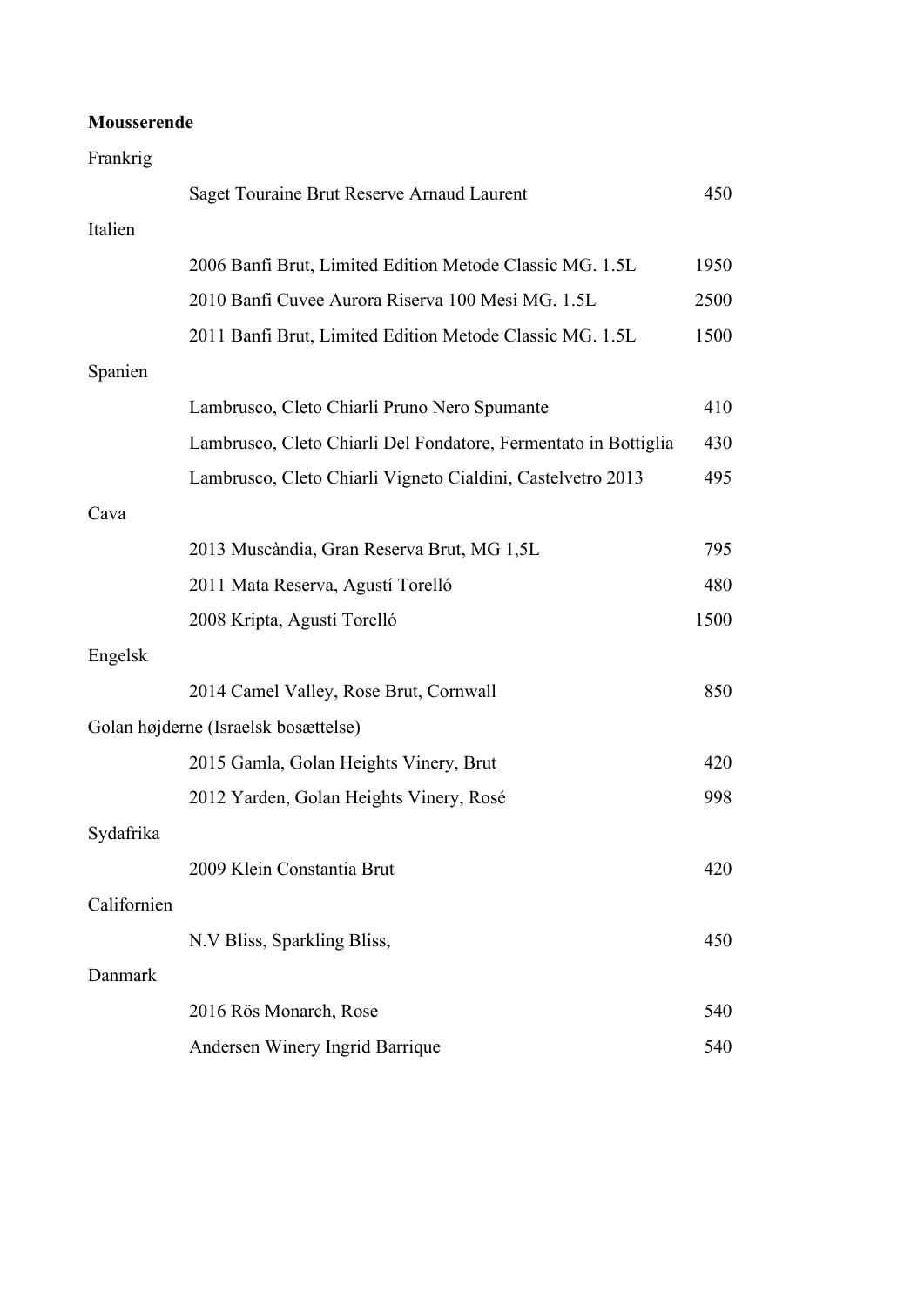Frankrig

| Alsace | 2016 Rieflé Riesling, Steinert Grand Cru Organic             | 540  |
|--------|--------------------------------------------------------------|------|
|        | 2018 Amelie & Charles Sparr Øko, Riesling Sentiment          | 520  |
|        | 2006 Rieflé Gewurztramine, Steinert Grand Cru                | 720  |
|        | 2006 Domaine Zind Humbrecht, Pinot Gris (indice 4)           | 860  |
|        | 2012 Domaine Zind Humbrecht, Pinot Gris (indice 4)           | 780  |
|        | 2018 Amelie & Charles Sparr Øko, Pinot Gris Sensation        | 520  |
|        | 2016 Domaine Zind Humbrecht, Hunawihr Rielsling vin de table | 590  |
|        | 2017 Domaine Zind Humbrecht Riesling Roche Volcanique        | 630  |
|        | 2020 Domaine Zind Humbrecht Riesling, Heimbourg              | 690  |
|        | 2020 Domaine Zind Humbrecht Riesling, Brand Grand Cru        | 1650 |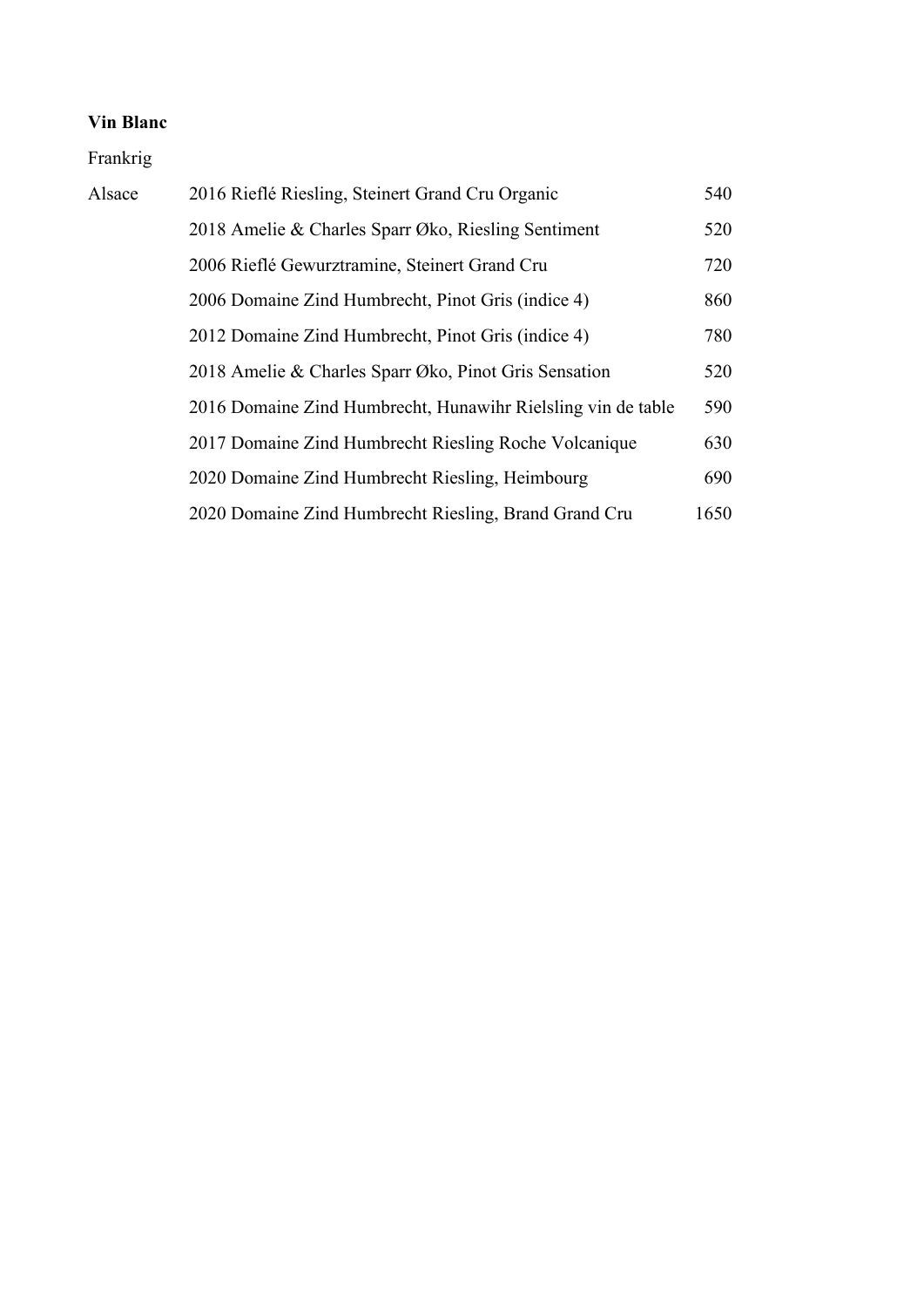#### Bourgogne

| 2018 Domaine Bader-Mimeur Bourgogne Aligoté Les Pierres           | 395  |
|-------------------------------------------------------------------|------|
| 2017 Nicolas Potel Rully 1 Cru Montpalais                         | 590  |
| 2018 Nicolas Potel Rully 1 Cru Montpalais                         | 590  |
| 2019 Nicolas Potel, Alligoté                                      | 395  |
| 2017 Domaines Leflaive, Macon Verze Les Chenes                    | 580  |
| 2018 Domaines Leflaive, Pouilly Fuissé                            | 1100 |
| 2019 Domaine Bouchard Pouilly Fuissé                              | 540  |
| 2015 Macon Vergisson Blanc, Pierre Naigeon                        | 420  |
| 2016 Macon Vergisson Blanc, Pierre Naigeon                        | 420  |
| 2015 Domaine Bouchard Meursult les Clous Premier Cru              | 890  |
| 2017 Meursault 1. Cru Les Genevrieres, Girardin                   | 1550 |
| 2019 Domaine Bouchard Meursult Genevrieres 1. Cru                 | 1495 |
| 2016 Meursault 1. Cru Les Charmes, Girardin                       | 1695 |
| 2015 Domaine Bouchard Beaune Clos St. Landry, 1 cru Monopole 1200 |      |
| 2019 Domaine Bouchard Beaune Clos St. Landry, 1 cru Monopole 1050 |      |
| 2019 Domaine Bouchard Corton Charlemagne, GC WB                   | 2850 |
| 2018 Corton Charlemagne Grand, Cru Faiveley                       | 3300 |
| 2020 Corton Blanc Grandes Lolieres Grand Cru, Pierre Naigeon      | 2100 |
| 2014 Domaine Bouchard Beaune de Chateau, Premier Cru, 1,5L        | 1950 |
| 2017 Puligny Montrachet Villages Vielles Vignes, Girardin         | 1050 |
| 2018 Puligny Montrachet, La Carenne, Faiveley                     | 1850 |
| 2018 Nicolas Potel Puligny Montrachet, 1 Cru Perriere             | 1200 |
| 2017 Chassagne Montrachet Les Houilleres, Bader Mineur            | 900  |
| 2018 Chassagne Montrachet Les Houilleres, Bader Mineur            | 850  |
| 2019 Chassagne Montrachet 1. Cru La Romanee Girardin              | 1598 |
| 2018 Batard Monchrachet Grand Cru, Faiveley                       | 3900 |
| 2015 Bouchard Chevalier Montrachet Grand Cru                      | 6800 |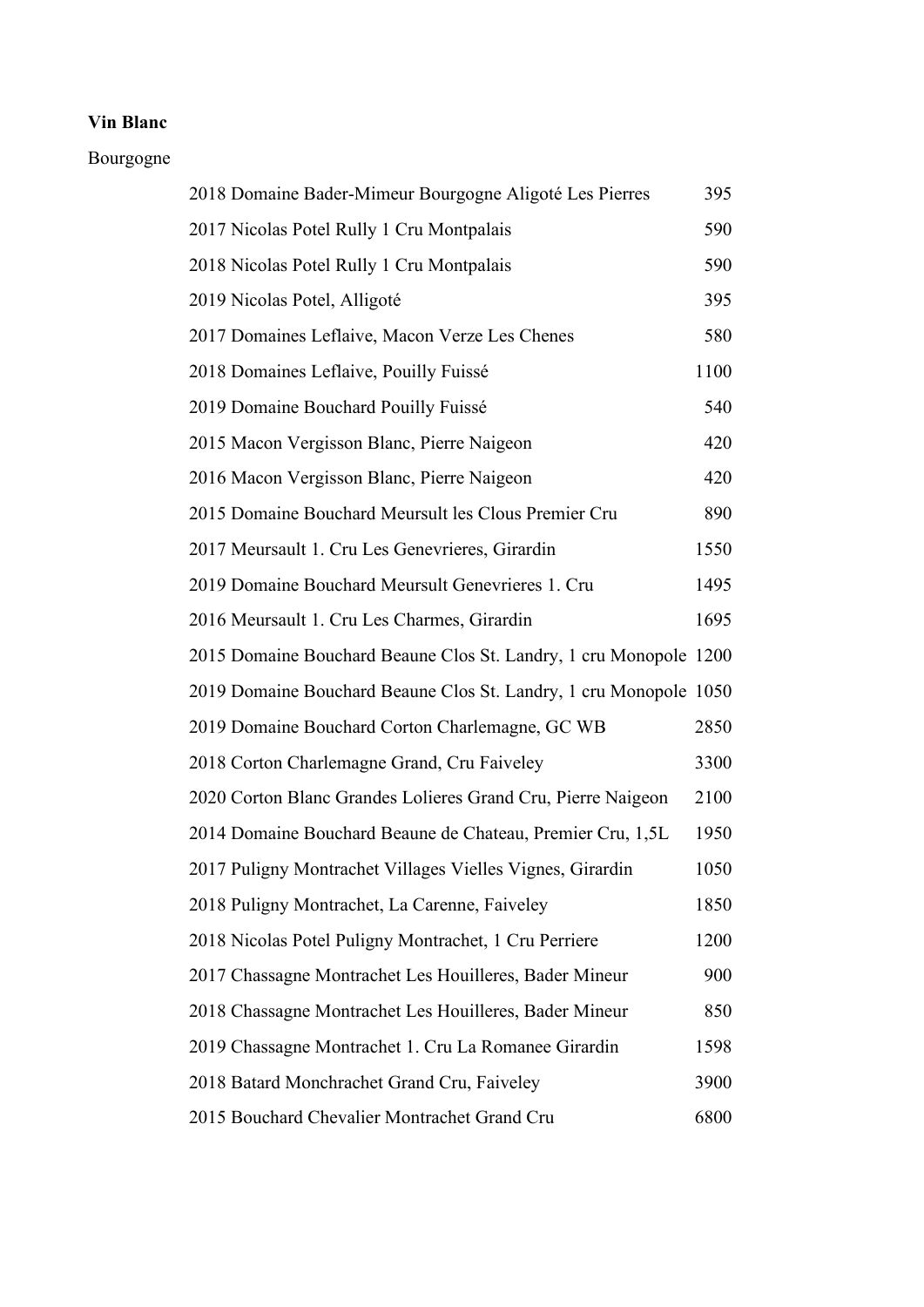Chablis

|                             | 2018 Domanie, Chablis William fevre MG 1.5L | 1290 |
|-----------------------------|---------------------------------------------|------|
|                             | 2018 Raveneau                               | 1900 |
|                             | 2019 Raveneau                               | 1900 |
|                             | 2019 Raveneau MG 1.5L                       | 3300 |
| Butteaux (Premier Cru)      |                                             |      |
|                             | 2014 Raveneau Chablis                       | 3350 |
|                             | 2015 Raveneau Chablis                       | 3350 |
|                             | 2018 Raveneau Chablis                       | 3350 |
|                             | 2019 Raveneau Chablis                       | 3350 |
| Montmains (Premier Cru)     |                                             |      |
|                             | 2013 Raveneau Chablis                       | 3350 |
|                             | 2014 William Fevre Chablis                  | 780  |
|                             | Montée de Tonnerre (Premier Cru)            |      |
|                             | 2014 Raveneau Chablis                       | 3650 |
|                             | 2015 Raveneau Chablis                       | 3650 |
|                             | 2018 Raveneau Chablis                       | 3650 |
|                             | 2019 Raveneau Chablis                       | 3650 |
| <b>Blanchot</b> (Grand Cru) |                                             |      |
|                             | 2012 Raveneau Chablis                       | 4900 |
| Valmur (Grand Cru)          |                                             |      |
|                             | 2015 Raveneau Chablis                       | 4900 |
|                             | 2018 Raveneau Chablis                       | 4900 |
| Chapelot (1. Cru)           |                                             |      |
|                             | 2018 Raveneau Chablis                       | 3350 |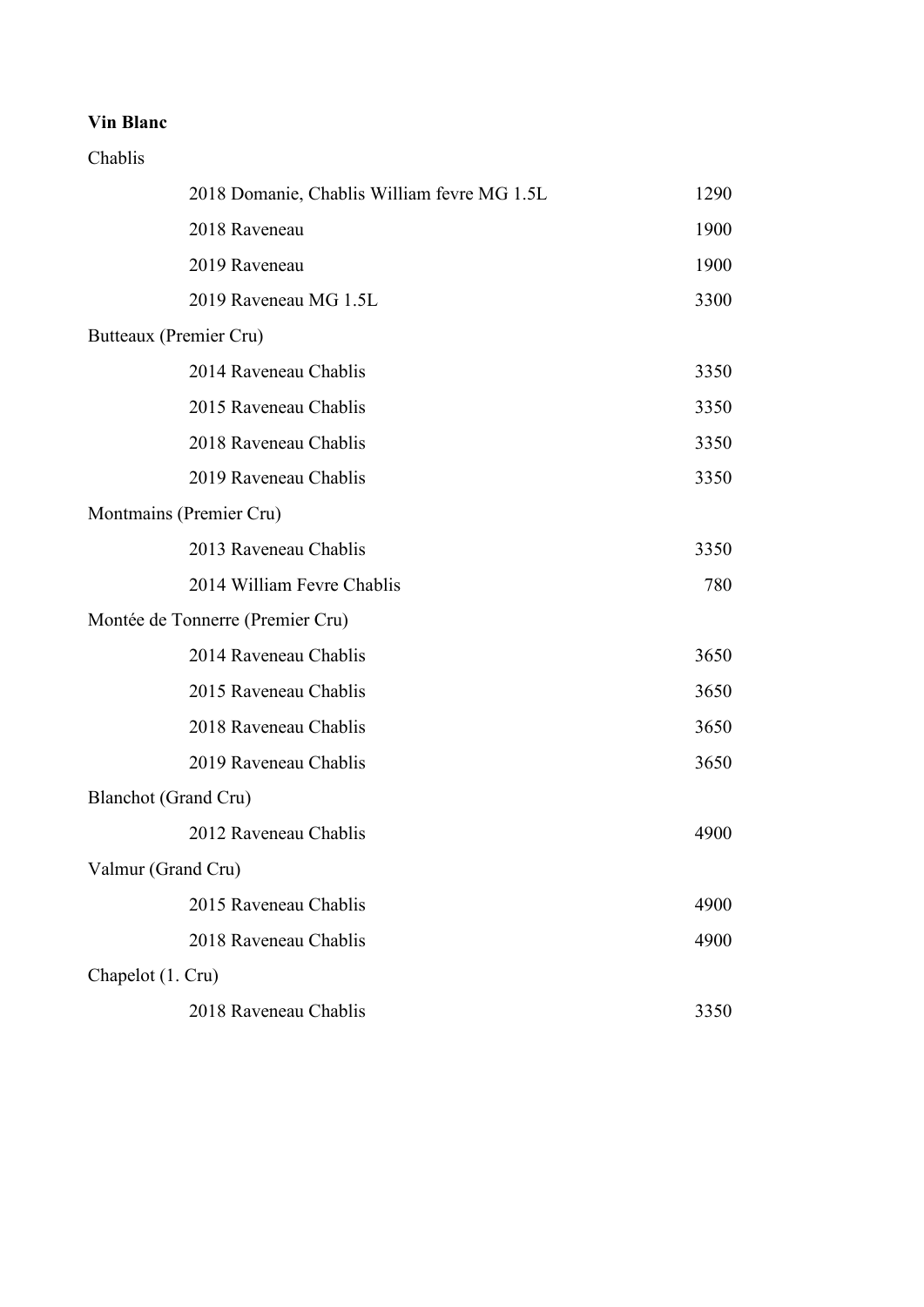Beaujolais

|              | 2019 Château de Pierreux, Chardonnay                            | 410  |
|--------------|-----------------------------------------------------------------|------|
| Rhône        |                                                                 |      |
|              | 2015 Ferraton Cotes-du-Rhone Blanc Samorems                     | 365  |
|              | 2010 Ferraton, Saint Péray                                      | 420  |
|              | 2014 Pierre Amadieu, Chateauneuf-du-Papa Paillous Blanc         | 560  |
|              | 2020 Pierre Amadieu, Roulepierre                                | 395  |
|              | 2021 Fond Croze Viognier                                        | 480  |
| Gigondas     |                                                                 |      |
|              | 2016 Grand Romane, Terroir d'Exception barrique                 | 395  |
| Sydfrankrig  |                                                                 |      |
|              | 2020 Morillon Blanc, Chardonnay, Jeff Carrel                    | 450  |
|              | 2014 Morillon Blanc, Chardonnay, Jeff Carrel MG 1.5L            | 1380 |
|              | 2020 Morillon Blanc, Chardonnay, Jeff Carrel MG 1.5L            | 980  |
|              | 2017 La Souris Verte Blanc (Organic, Vegansk, Biodynamisk)      | 345  |
|              | 2014 Vieille Mule, Jeff Carrel, Macabeu, Grenache Blanc, Muscat | 420  |
|              | 2016 Baux Blond IGP, Mas Baux, Muscat Petits Crains             | 420  |
|              | 2016 La Cour des Dames, Badet Clément, Chardonnay               | 440  |
|              | 2012 Château Gaillard, Touraine Mesland biodynamisk             | 410  |
| Pouilly Fümé |                                                                 |      |
|              | 2017 Baron De "L", Ladoucette                                   | 1200 |
|              | 2020 Domaine Cedric Bardin                                      | 480  |
|              | 2019 Domaine Cedric Bardin Pouiolly Sur Loire                   | 450  |
| Sancerre     |                                                                 |      |
|              | 2020 Terres Blanches, Vignoble Dauny                            | 450  |
|              | 2016 Domaine Pascal Cotat, Chavignol Rosé                       | 920  |
|              | 2016 Domaine Pascal Cotat, La Grande Côte                       | 1100 |
| Margaux      |                                                                 |      |
|              | 2018 Pavillon Blanc du Chateau Margaux                          | 3100 |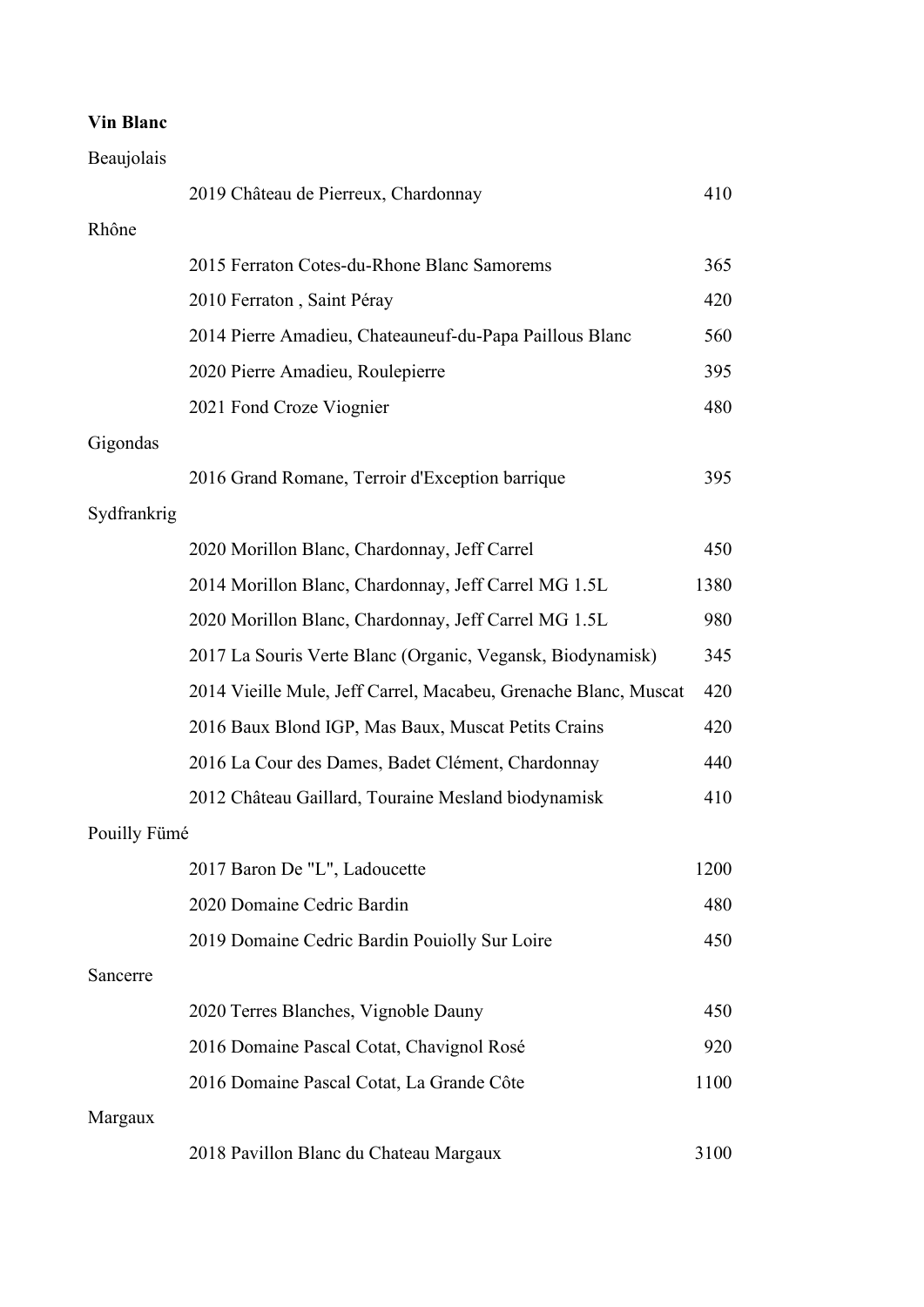## Tyskland

|           | 2019 Freiherr Von Gölen Weiss Burgunder,                             | 420 |
|-----------|----------------------------------------------------------------------|-----|
|           | 2005 Pfaffenberger Spätlese, Schloss Schönborn, Hattenheim           | 420 |
|           | 2015 Eva Fricke, Krone (Single Vineyard) Riesling                    | 750 |
|           | 2015 Eva Fricke, Kiedrich, (Single Vineyard) Riesling                | 750 |
|           | 2019 Wiengut Goldatzel, Riesling Spätlese                            | 345 |
|           | 2015 Dr. Wagner, Bockstein, Kabinett                                 | 395 |
|           | 1976 Weingut Bernhard Jakoby, Riesling Spätlese                      | 580 |
|           | 1983 Weingut Bernhard Jakoby, Kabinet                                | 495 |
|           | 1984 Weingut Bernhard Jakoby, Kabinet                                | 495 |
|           | 2018 Weingut Von Hövel, Riesling (Let sødme)                         | 450 |
|           | 2013 Jean Stodden, Blanc de Noir                                     | 520 |
| Østrig    |                                                                      |     |
|           | 2016 Tegernseerhof, Loibenberg, Grüner Veltliner                     | 560 |
| Italien   |                                                                      |     |
|           | 2013 Santa Sofia Custoza DOC                                         | 395 |
|           | 2019 Bertani, Soave, Garganega                                       | 420 |
| Sicilien  |                                                                      |     |
|           | 2012 Riofavara, Marzaiolo, Inzolia, Graecanico, Chardonnay, Noto 540 |     |
|           | 2017 Tornatore, Etna Bianco                                          | 520 |
| Toscana   |                                                                      |     |
|           | 2016 Castello Banfi, La Pettegola Vermentino I.G.T                   | 395 |
|           | 2017 Castello Banfi, Serena Sauvignon Blanc                          | 420 |
|           | 2017 Castello Banfi, Fontanelle Chardonnay                           | 480 |
| Piemonte  |                                                                      |     |
|           | 2017 Castello Banfi, Vigne Principessa Gavia                         | 395 |
|           | 2019 Viberti, Filebasse, Chardonnay DOC                              | 450 |
| Syd Tyrol |                                                                      |     |
|           | 2015 Loacker, Sauvignon blanc                                        | 480 |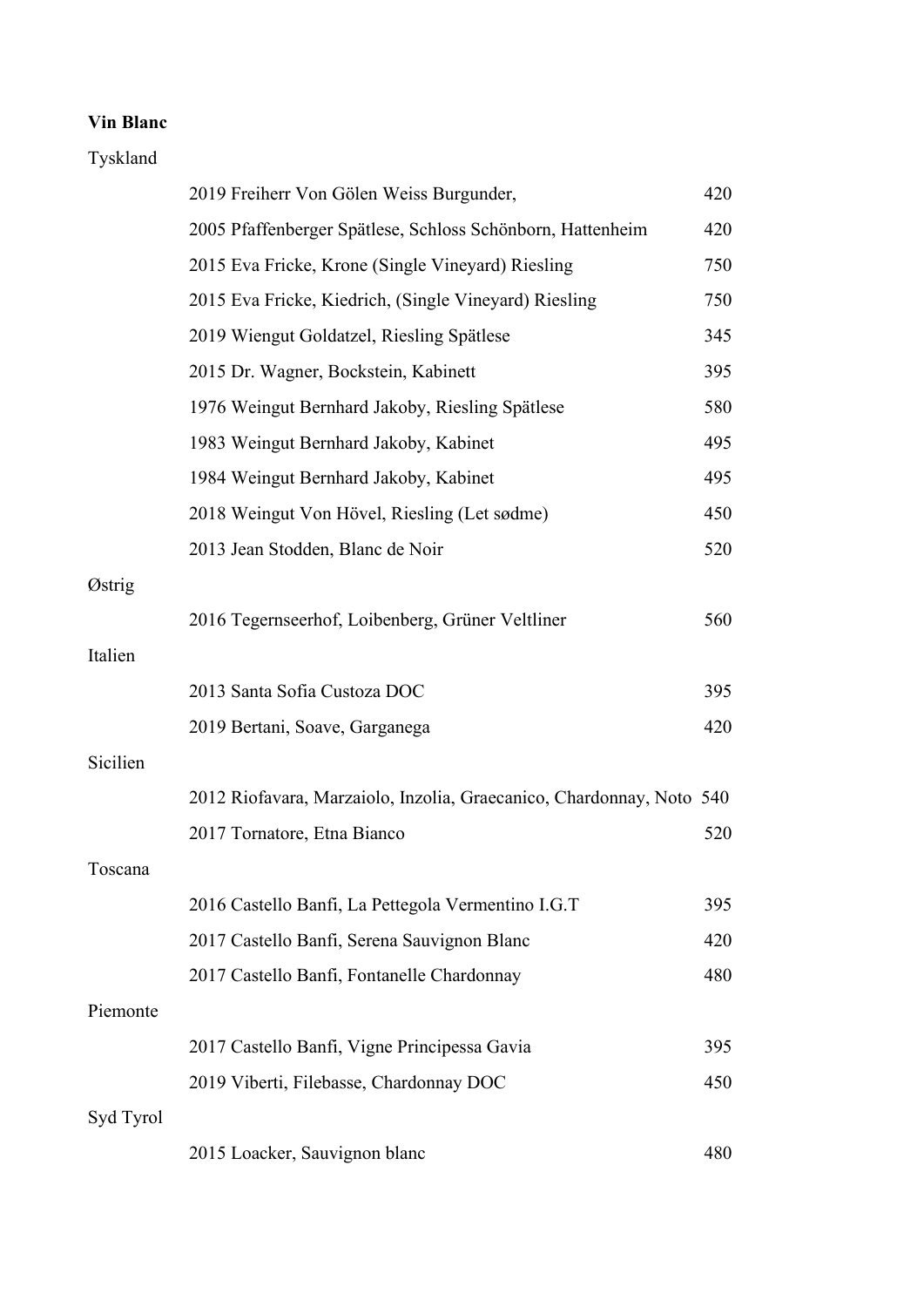Spanien

Rioja

|                | 2011 Louis Cañas                                       | 380 |
|----------------|--------------------------------------------------------|-----|
|                | 2015 Olivier Rivière "Jequitiba", Rioja Labastida      | 480 |
| Penedés        |                                                        |     |
|                | 2014 Corsa Loxarel, Muscat d'Alexandria & Xarel-lo     | 460 |
|                | 2017 Muscandia Deliri Floral, Muscat & Sauvignon Blanc | 380 |
| Priorat        |                                                        |     |
|                | 2017 Bodegas Costers Del Sió DO                        | 365 |
| Rueda          |                                                        |     |
|                | 2021 Marques De Grinon, Rueda Verdejo                  | 395 |
|                | 2018 Bodegas Naia, K-naia, Verdejo                     | 375 |
| Jumilla        |                                                        |     |
|                | 2017 Bodega Cerrón, Todo Sobre Mi, Chardonnay          | 375 |
| Øvrige Spanien |                                                        |     |
|                | 2013 Ximénez- Spínola, Pedro Ximénez                   | 480 |
|                | 2012 Serendipia Chardonnay Ariñena                     | 510 |
|                | 2017 Acústic Celler, Acústic Blanc                     | 685 |
| Syd Afrika     |                                                        |     |
|                | 2015 Klein Constantia, Perdeblokke, Sauvignon Blanc    | 450 |
|                | 2016 Metis Sauvignon Blanc                             | 460 |
|                | 2017 Stone & Steel, Riesling, Elgin Oak Valley         | 420 |
|                | 2016 Groenlandberg Chardonnay, Oak Valley, Elgin       | 590 |
| <b>USA</b>     |                                                        |     |
|                | 2010 Kendall Jackson, Camelot Highlands, Chardonnay    | 798 |
|                | 2016/2018 Kendall Jackson, Vintners Reserve, Riesling  | 450 |
|                | 2016 Kendall Jackson, Gran Reserva, Chardonnay         | 540 |
| Mendocino      |                                                        |     |
|                | 2016 Brutocao, Chardonnay                              | 540 |
| Santa Barbera  |                                                        |     |
|                | 2018 Lucas and Lewellen, Viognier                      | 580 |
|                | 2018 Lucas and Lewellen, Riesling                      | 480 |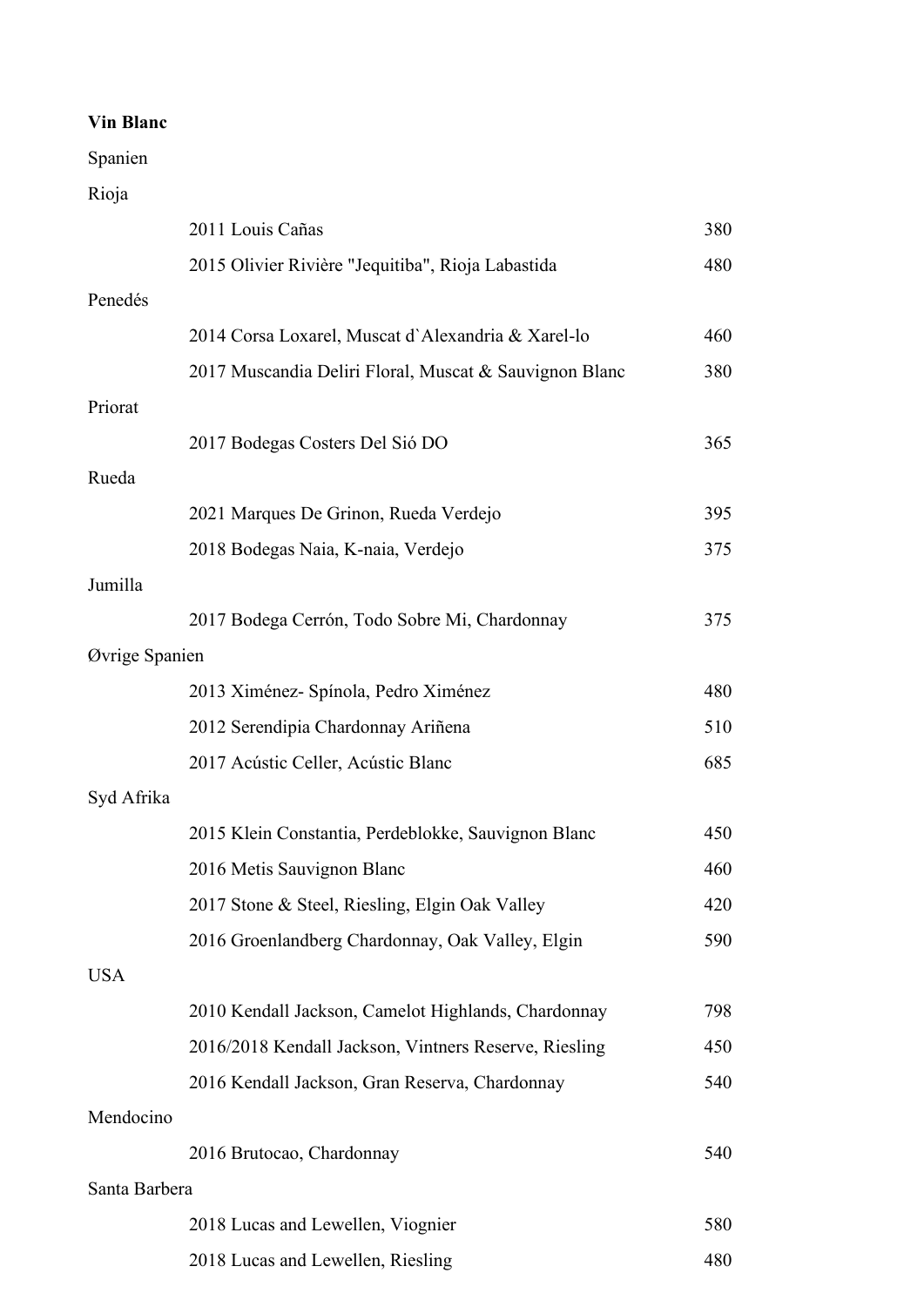| <b>USA</b>  |                                                           |      |
|-------------|-----------------------------------------------------------|------|
|             | Vinwood Celebrity Cruise Sauvignon Blanc Elegance         | 450  |
|             | M-Wine, San Bernito Winemaker fra Sorø Margit Svenningsen |      |
|             | 2019 Chardonnay                                           | 560  |
| Oregon      |                                                           |      |
|             | 2016 Penner-ASH, Viognier                                 | 695  |
| Sonoma      |                                                           |      |
|             | 2017 Dutcher Crossing, Costello Chardonnay                | 595  |
|             | 2016 Dutcher Crossing, Sauvignon Blanc                    | 595  |
| Australien  |                                                           |      |
|             | 2015 The Lucky Lizard d'Arenberg, Chardonnay              | 480  |
|             | 2018 The Broken Fishplate, d'Arenberg                     | 480  |
| Argentina   |                                                           |      |
|             | 2016 Dona Poula Estate Chardonnay                         | 420  |
| New Zealand |                                                           |      |
|             | 2019 Mount Riley, Sauvignon Blanc                         | 385  |
| Chile       |                                                           |      |
|             | 2018 Terra Pura, Reserva Chardonnay                       | 375  |
|             | Golan højderne (Israelsk bosættelse)                      |      |
|             | 2016 Yarden, Chardonnay, Golan Heights                    | 460  |
|             | 2019 Odem, Chardonnay, Golan Heights                      | 450  |
|             | 2016 Yarden, Viognier, Golan Heights                      | 460  |
|             | 2018 Yarden Katzrin, Chardonnay MG 1,5L.                  | 1395 |
| Vin Rosé    |                                                           |      |
| Danmark     |                                                           |      |
|             | 2018 Rös Cuvee Rose, Dyrhøjgaard                          | 420  |
|             | Galil Mountain Winery                                     |      |
|             | 2020 Galil Mountain Rose                                  | 395  |
| Rhone       |                                                           |      |
|             | 2020 Chevalier d'Anthelme                                 | 390  |
| Rioja       |                                                           |      |
|             | 2021 Don Jacobo Rosado                                    | 365  |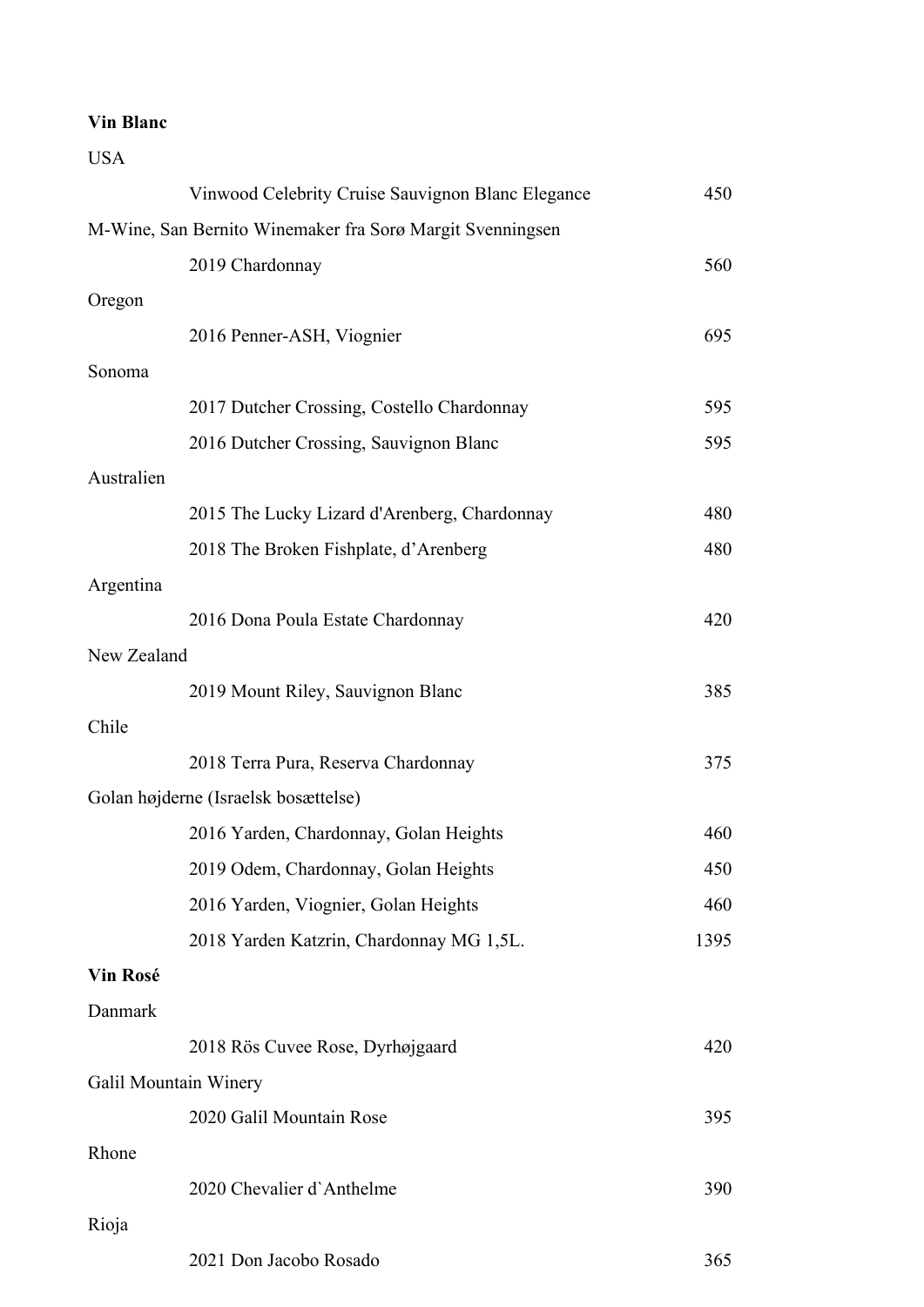## Frankring

### Pomerol

|                | 2012 Château de Valois                                   | 690  |
|----------------|----------------------------------------------------------|------|
|                | 2012 Château Le Gay, Grand vin                           | 2400 |
|                | 2015 Château La Pointe                                   | 950  |
|                | 2015 Château Rouget                                      | 990  |
| Pauillac       |                                                          |      |
|                | 1998 Château Mouton Rothschild, Premier Grand Cru Classé | 3900 |
|                | 1998 Château Latour, Premier Grand Cru Classé            | 3900 |
|                | 2006 Chateau Padarnac                                    | 750  |
|                | 2012 Chateau Grand Puy Lacoste                           | 1050 |
| Margaux        |                                                          |      |
|                | 1998 Château Margaux, Premier Grand Cru Classé           | 5200 |
|                | 2012 Chateau Blason D'Issan, 3. Cru                      | 1100 |
|                | 2014 Chateau Blason D'Issan, 3. Cru                      | 850  |
|                | 2014 Chateau Segla                                       | 750  |
|                | 2012 Chateau Rauzan Segla 2. Cru                         | 1275 |
|                | 2012 Chateau Cantenac Brown 3. Cru                       | 950  |
| Pessac-Leognan |                                                          |      |
|                | 2006 Château Baret                                       | 490  |
|                | Saint Emilion Grand Cru                                  |      |
|                | 2012 Chateau La Croix Chantecaille                       | 540  |
|                | 2016 La Fleur de Rocheyron, St Emilion GC                | 750  |
| Beaujolais     |                                                          |      |
|                | 2014 Mommessin, Morgon, Côte du Py                       | 460  |
|                | 2012 Villa Ponciago Beaujolais Villages                  | 460  |
| Bourgogne      |                                                          |      |
|                | Pinot Noir Grands Champs, Pierre Naigon                  | 460  |
|                | 2015 Gevrey Chamerbertin En Vosne, Pierre Naigon         | 895  |
|                | 2018 Gevrey Chamerbertin En Vosne, Pierre Naigon         | 980  |
|                | 2019 Domaine Bouchard Pére & Fils Gevry Chambertin       | 95   |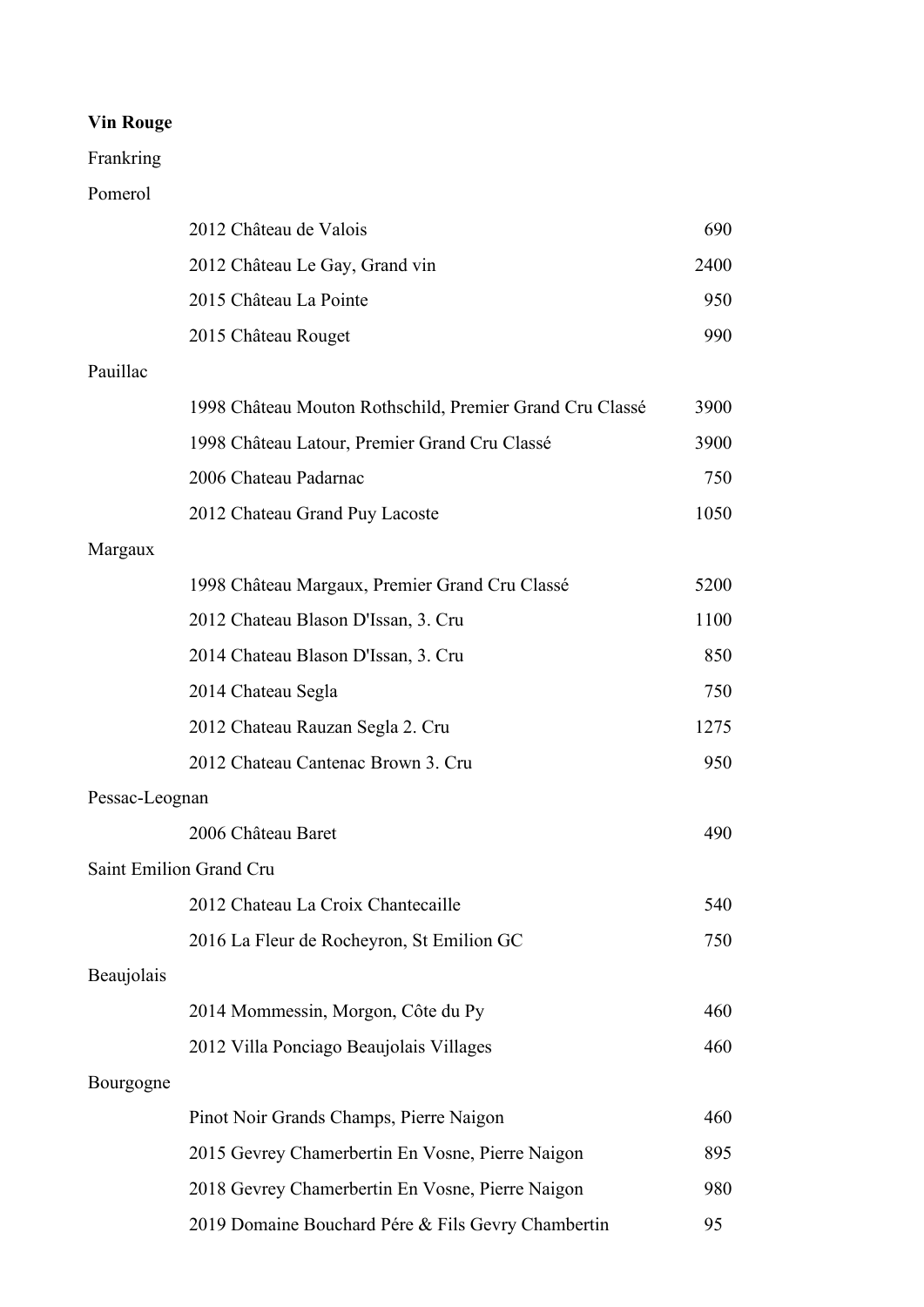## **Vin Rouge Bourgogne**

| 2019 Domaine Bouchard Pére & Fils Beaune Les Teurons, 1. Cru        | 895   |
|---------------------------------------------------------------------|-------|
| 2015 Chambolle Musigny, Faiveley                                    | 1050  |
| 2017 Chambolle Musigny, Faiveley MG. 1.5L                           | 1890  |
| 2018 Chambolle Musigny, Faiveley                                    | 900   |
| 2012 Chambolle Musigny, Les Athets, Pierre Naigeon                  | 900   |
| 2016 Chambolle Musigny, Les Athets, Pierre Naigeon                  | 950   |
| 2018 Domaine Bouchard Pére & Fils Chambolle-Musigny                 | 995   |
| 2019 Domaine Bouchard Pére & Fils Chambolle-Musigny                 | 995   |
| 2019 Domaine Bouchard Pére & Fils Volnay Caillerets 1. Cru          | 1495  |
| 2011 Domaine Bouchard Pére & Fils Le Corton, Grand Cru              | 2900  |
| 2019 Domaine Bouchard Pére & Fils Le Corton, Grand Cru              | 2000  |
| 2018 Domaine Bouchard Pére & Fils - Echézeaux Grand Cru             | 4200  |
| 2019 Domaine Bouchard Pére & Fils - Echézeaux Grand Cru             | 3800  |
| 2017 Vosne-Romanee, Faieley                                         | 950   |
| 2019 Vosne-Romanee, 1. cru Les Chaumes, Peirre Naigeon              | 1650  |
| 2020 Vosne-Romanee, 1. cru Les Chaumes, Peirre Naigeon              | 1700  |
| 2015 Gevrey Chamerbertin En Vosne, Pierre Naigon                    | 895   |
| 2018 Gevrey Chamerbertin En Vosne, Pierre Naigon                    | 980   |
| 2019 Domaine Bouchard Pére & Fils Gevry Chambertin                  | 895   |
| 2018 Armand Rousseau, Gevry-Chambertin 1 Cru Les Cazetiers          | 3500  |
| 2019 Armand Rousseau, Gevry-Chambertin 1 Cru Les Cazetiers          | 3500  |
| 2014 Armand Rousseau, Gevry-Chambertin 1 Cru Clos St. Jacques 11000 |       |
| 2018 Armand Rousseau, Gevry-Chambertin 1 Cru Clos St. Jacques 11000 |       |
| 2019 Armand Rousseau, Gevry-Chambertin 1 Cru Clos St. Jacques 11000 |       |
| 2018 Armand Rousseau, Gevry-Chambertin 1 Cru Mazy Grand Cru 6000    |       |
| 2019 Armand Rousseau, Gevry-Chambertin 1 Cru Mazy Grand Cru         | 6000  |
| 2018 Armand Rousseau, Gevry-Chambertin Clos de Beze Grand           | 18000 |
| 2019 Armand Rousseau, Gevry-Chambertin Clos de Beze Grand           | 18000 |
| 2019 La Tache, Domaine de la Romanee Conti                          | 45000 |
| 2019 Romanee, Saint Vivant, Domaine de la Romanee Conti             | 33000 |
| 2019 Vosne Romanee 1. Cru Duvault- Blochet, Romanee Conti           | 7200  |
| 2008 Clos de Tart, Morey st. Denis Grand Cru                        | 7200  |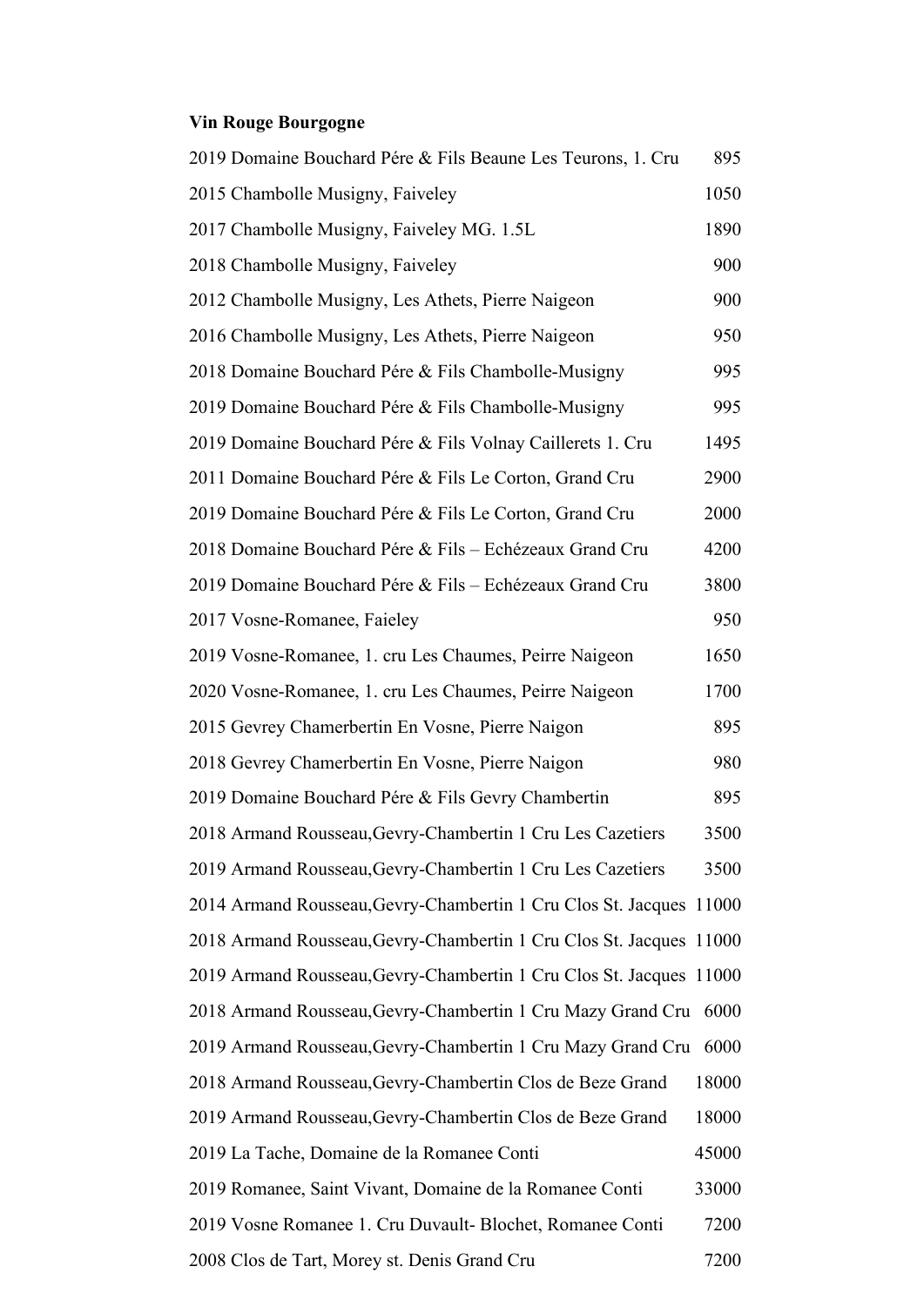# **Vin Rouge Rhône**

|                     | 2011 Domaine de Mourchon, Family Reserve Cotes du Rhone        | 720  |
|---------------------|----------------------------------------------------------------|------|
|                     | 2011 Ferraton Pére & Fils, La Source Syrah                     | 460  |
|                     | 2015 Ferraton Cornas "Les Grands Muriers"                      | 950  |
|                     | 2015 Pierre Amadieu, Gigondas, Roulepierre                     | 420  |
|                     | 2017 Pierre Amadieu, Romane-Machotte Gigondas                  | 480  |
|                     | 2012 Pierre Amadieu, Romane-Machotte Gigondas MG 1.5L          | 950  |
| Sancerre            |                                                                |      |
|                     | Terres Rouge Pynoz, Vignoble Dauny                             | 450  |
| Chateauneuf du Pape |                                                                |      |
|                     | Les Rouliers De Bonneau VDT, Henri Bonneau                     | 850  |
| Sud de France       |                                                                |      |
|                     | 2015 Le Ver Vert Rouge (Organic, Vegansk, Biodynamisk)         | 345  |
|                     | 2015 Chevalier De Bayard Royal, Pays d'Or, Cabernet Sauvignon  | 345  |
|                     | 2015 Jeff Carell, Bistrologie, Carignan                        | 350  |
|                     | 2014 Jeff Carrel, Les Darons, Grenache, Syrah & Carignan       | 420  |
|                     | 2016 Jeff Carrel, Les Darons, Grenache, Syrah & Carignan       | 420  |
|                     | 2016 Jeff Carrel, Les Darons, Grenache, Syrah & Carignan 1,5 L | 695  |
|                     | 2009 Château de Fosse-Séhe, Loire, Cabernet Franc              | 495  |
|                     | 2012 Domaine Avélaa, Syrah, Grenache, Cinsault & Carignan      | 750  |
| Sydafrika           |                                                                |      |
|                     | 2011 Rijk'S, Tulbagh Pinotage Touch Oak                        | 580  |
|                     | 2012 Rijk'S, Tulbagh Pinotage Touch Oak                        | 560  |
|                     | 2011 Steenberg, Merlot                                         | 450  |
|                     | 2012 Steenberg, Cabernet Sauvignon, Merlot, Cabernet Franc     | 495  |
| Australien          |                                                                |      |
|                     | 2015 d'Arenberg, The Dead Arm, Shiraz                          | 720  |
|                     | 2012 d'Arenberg, The Dead Arm, Shiraz MG 1,5 L.                | 1395 |
|                     | 2015 d'Arenberg, The Wild Pixie, Shiraz & Roussanne            | 420  |
|                     | 2016 d'Arenberg, The Custodian, Grenache                       | 420  |
|                     | 2014 d'Arenberg, The Galvo Garage, Cabernet Sauvignon          | 395  |
|                     | 2017 d'Arenberg, The Feral Fox, Pinot Noir                     | 395  |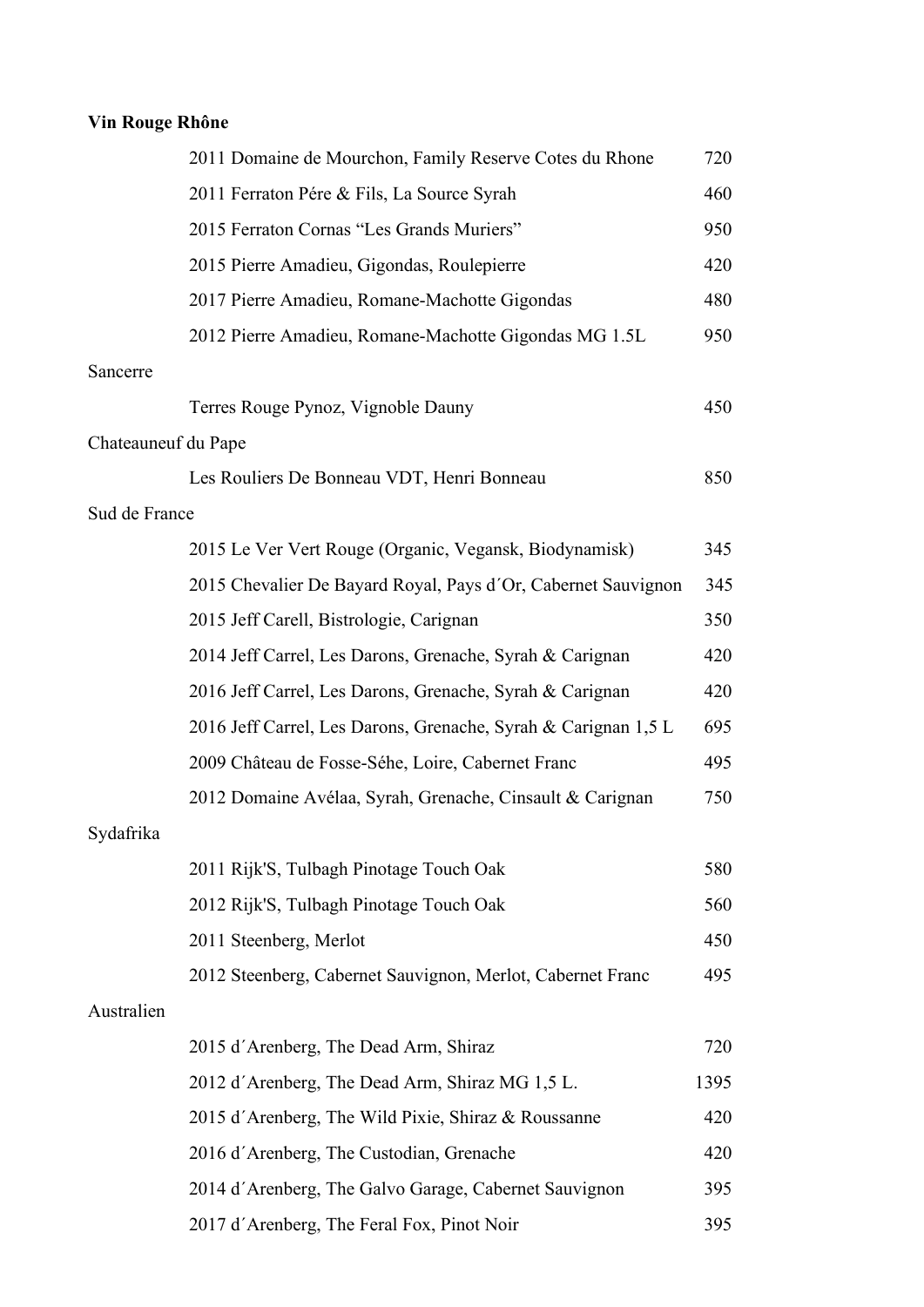|                 | New Zealand Martinborough                                            |      |
|-----------------|----------------------------------------------------------------------|------|
|                 | 2015 Schubert Pinot Noir Marions Vineyard Organic                    | 790  |
| USA-Californien |                                                                      |      |
| Napa Valley     |                                                                      |      |
|                 | 2001 Opus One, Mondavi-Rothschild                                    | 6500 |
|                 | 2014 MT Veeder, Mayacamas Vineyard, Cabernet Sauvignon               | 2100 |
|                 | 2016 MT Veeder, Mayacamas Vineyard, Cabernet Sauvignon               | 1950 |
| Sonoma          |                                                                      |      |
|                 | 2012 Kendall Jackson, Hawkeys Mountain, Cabernet Sauvignon           | 950  |
|                 | 2011 Kendall Jackson Cabernet Sauvignon 3. L Sonoma                  | 1698 |
|                 | 2016 Sojourn Cellars, Russian River Valkey, Pinot Noir               | 695  |
|                 | 2016 Dutcher Crossing, Petite Sirah                                  | 750  |
| Hopeland        |                                                                      |      |
|                 | 2017 Brutocao, Pinot Noir                                            | 560  |
|                 | 2014 Brutocao, Zinfandel                                             | 540  |
|                 | 2017 Brutocao, Sangiovese Hopeland Ranch                             | 560  |
|                 | 2017 Brutocao, Cabernet Sauvignon Hopeland Ranch                     | 540  |
| Santa Barbera   |                                                                      |      |
|                 | 2018 Lucas and Lewellen, Pinot Noir                                  | 580  |
|                 | 2017 Lucas and Lewellen, Cabernet Franc                              | 540  |
| San Bernito     |                                                                      |      |
|                 | M-Wine, Winemaker fra Sorø, Margit Svenningsen                       |      |
|                 | 2013 Malbec                                                          | 450  |
| Chile           |                                                                      |      |
|                 | 2013 Matetic Syrah, Corralillo Biodynamisk, San Antonio              | 420  |
| Tyskland        |                                                                      |      |
|                 | 2016 Von Vulkan Weingut, Spätburgunder                               | 365  |
|                 | 2018 Mehrlein, Reingau, Spätburgunder                                | 365  |
|                 | 2018 Sassbacher Orchidea, Baden, Spätburgunder, Spätlese Trocken 560 |      |
| Østrig          |                                                                      |      |
|                 | 2017 Zweigelt, Niederösterreich                                      | 395  |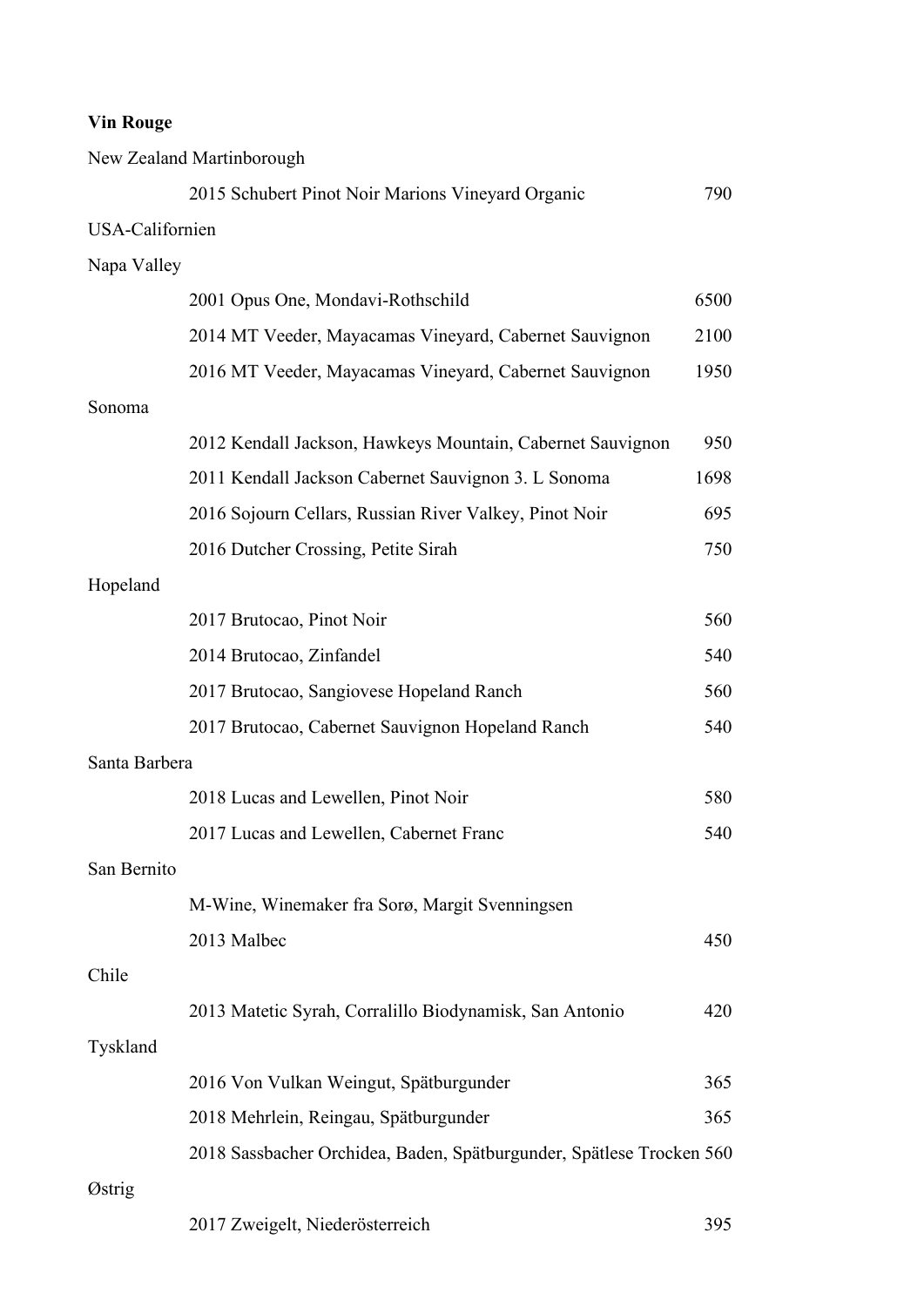### Danmark

|           | 2010 Verster Ulslev Vingaard, regent, Léon Millot, Lolland  | 650   |
|-----------|-------------------------------------------------------------|-------|
| Portugal  |                                                             |       |
|           | 2008 Quinta do Vale Meâo                                    | 680   |
|           | 2011 Quinta do Vale Pego                                    | 450   |
| Bulgarien |                                                             |       |
|           | 2006 No Man's Land, Kometa                                  | 620   |
|           | 2007 Yatrus, Mavrud                                         | 570   |
| Italien   |                                                             |       |
| Toscana   |                                                             |       |
|           | 2009 Castello Banfi, Cum Laude I.G.T MG 1.5L                | 850   |
|           | 2013 Castello Banfi Rosso di Montalcino                     | 440   |
|           | 2014 Castello Banfi, Exelsus Toscana IGT                    | 940   |
|           | Castello Banfi Evoluzione IGT, 1 di tre                     | 620   |
|           | Castello Banfi Evoluzione IGT, 3 di tre                     | 540   |
|           | 1993 Banfi, Brunello di Montalcino, Poggio all Oro Riserva  | 2500  |
|           | 1995 Banfi, Brunello di Montalcino, Poggio all Oro Riserva  | 2500  |
|           | 2004 Banfi, Brunello di Montalcino, Poggio all Oro Riserva  | 2500  |
|           | 2007 Banfi, Brunello di Montalcino, Poggio all Mura Riserva | 1900  |
|           | 2008 Banfi, Brunello di Montalcino, Poggio all Mura Riserva | 1900  |
|           | 2009 Banfi, Brunello di Montalcino, Poggio all Mura Riserva | 1900  |
|           | 2010 Banfi, Brunello di Montalcino, Poggio all Mura Riserva | 1900  |
|           | 2012 Banfi, Brunello di Montalcino, Poggio all Mura Riserva | 1900  |
|           | 2013 Castello Banfi, Brunello di Montalcino, 12. L          | 18500 |
|           | 2014 Castello Banfi, Brunello di Montalcino, 12. L          | 17500 |
|           | 2009 Castello Banfi, Belnero 1,5 L.                         | 750   |
|           | 2009 Ca'Marcanda, promis, merlot, Syrah & Sangiovesse       | 580   |
| Veneto    |                                                             |       |
|           | 2016 Bertani, Catullo, Valpolicella Ripasso                 | 560   |
|           | 2010 Bertani, Vendemmia, Amarone                            | 950   |
|           | 2015 Bertani, Secco Vintage                                 | 450   |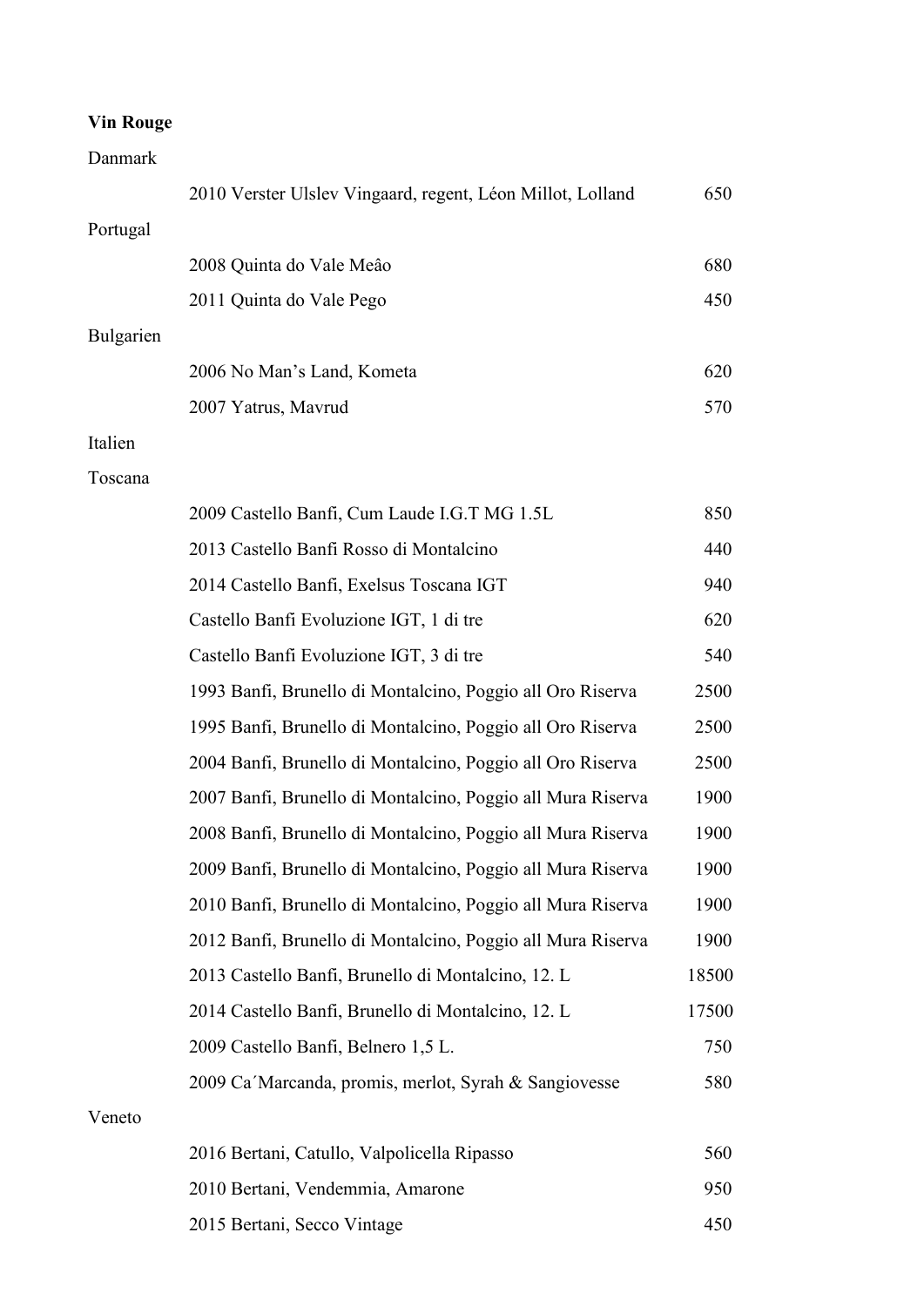### Italien

#### Veneto

|          | 2005 Santa Sofia, Arleo Rosso Veronesse                 | 495  |
|----------|---------------------------------------------------------|------|
|          | 2007 Gioe Amarone della Valpolicella Classico           | 1295 |
|          | 2011 Santa Sofia, Amarone della Valpolicella Classico   | 890  |
|          | 2013 Santa Sofia, Amarone della Valpolicella Classico   | 850  |
|          | 2011 Santa Sofia, Montegradella Valpolicella            | 520  |
|          | 2015 Santa Sofia, Montegradella Valpolicella            | 480  |
|          | 2017 Pigaro, Classico Superiore, Valpolicella Ripasso   | 450  |
| Piemonte |                                                         |      |
|          | 2016 Reverdito, la Morra, Barbera D'Alba                | 480  |
|          | 2012 Travaglini, Gattinara                              | 480  |
|          | 2011 Travaglini, Gattinara Riserva                      | 560  |
|          | 2012 Travaglini, Gattinara II Sogno Vino                | 975  |
|          | 2010 Barbaresco Sori Paitin                             | 1100 |
|          | 2017 Barbaresco Bruno Rocca                             | 695  |
|          | 2018 Barbaresco Bruno Rocca                             | 695  |
|          | 2015 Barbaresco Rabaja, Bruno Rocca                     | 1700 |
|          | 2005 Barolo "Cannubi", Pira E. Pira di Chiara Boschis   | 2400 |
|          | 2006 Barolo "Cannubi", Pira E. Pira di Chiara Boschis   | 2400 |
|          | 2007 Barolo "Cannubi", Pira E. Pira di Chiara Boschis   | 2400 |
|          | 2010 Barolo "Cannubi", Pira E. Pira di Chiara Boschis   | 2400 |
|          | 2004 Barolo "Via Nuova", Pira E. Pira di Chiara Boschis | 2700 |
|          | 2010 Barolo "Mosconi", Pira E. Pira di Chiara Boschis   | 1500 |
|          | 2013 Barolo Cru Castagni, Tenuta Michele Revendito      | 520  |
|          | 2013 Barolo "Buon Padre" Viberti                        | 780  |
|          | 2010 Barolo Riserva La Volta, Viberti                   | 950  |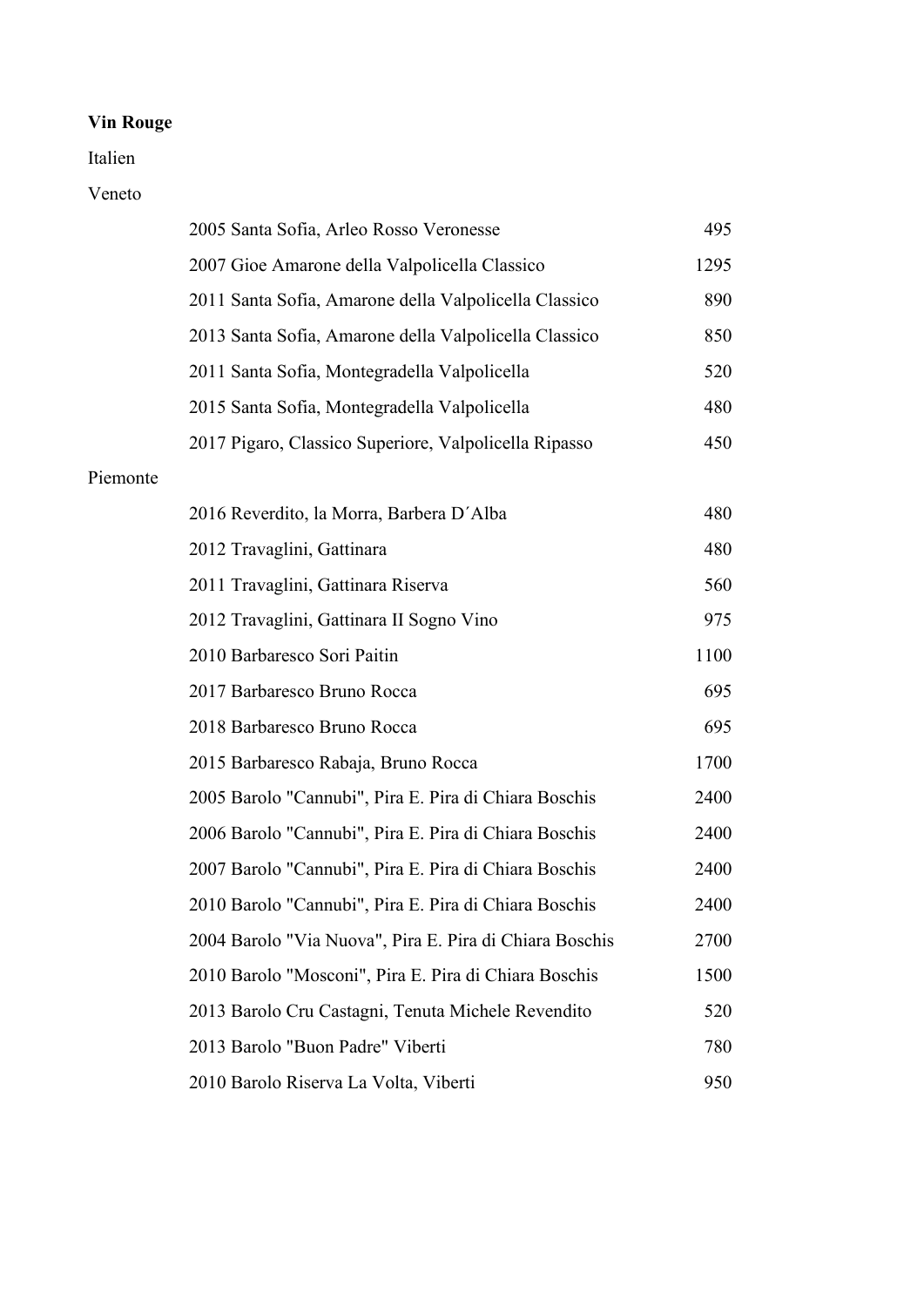### Sicilien

|                  | 2010 Riofavara, Nero de Avola                             | 460   |
|------------------|-----------------------------------------------------------|-------|
|                  | 2008 Belluzza, Dei Due Normanni, Nero d'Avola             | 420   |
|                  | 2014 Vignolo, Vinding Montecarrubo, I.G.T MG 1,5 L.       | 1395  |
| Syd Tyrol        |                                                           |       |
|                  | 2015 Loacker, Lagrein                                     | 450   |
| Spanien          |                                                           |       |
| Rioja            |                                                           |       |
|                  | 2010 Bodegas LAN, Gran Reserva                            | 490   |
|                  | 2012 Bodegas LAN, Vina Lanciano Reserva                   | 540   |
|                  | 2018 Bodegas Piqueras, Black Label                        | 345   |
|                  | 2015 Obalo Crianza                                        | 420   |
|                  | 2015 Obalo Crianza Sonierra MG 1.5L                       | 850   |
|                  | 2013 Bodegas Enguera, Crianza                             | 395   |
| Priorat          |                                                           |       |
|                  | 2015 Lo petit de La Casa, Cabernet Sauvignon & grenache   | 480   |
|                  | 2019 Petit Siós Tinto, Bodegas Costers Del Sió DO         | 395   |
| Jumilla          |                                                           |       |
|                  | 2015 Bodega Cerrón, Remordimiento                         | 450   |
|                  | 2016 Bodega Cerrón, Remordimiento, MG 1,5 L.              | 850   |
| Ribera Del Duero |                                                           |       |
|                  | 2016 Flor de Pingus                                       | 1595  |
|                  | 2018 Flor de Pingus                                       | 1595  |
|                  | 2017 Pingus                                               | 13000 |
| Øvrige Spanien   |                                                           |       |
|                  | 2007 Mirabel, Vino de la Tierra de Extremadure            | 420   |
|                  | 2009 Mirabel, Vino de la Tierra de Extremadure            | 385   |
|                  | 2016 Ontinium, Embolicaire, Clariano i Valencia, Bonicare | 395   |
|                  | 2011 Arnas de Cuerra, Bierzo, Crianza, Mencia             | 420   |
| Portugal         |                                                           |       |
|                  | 2019 Caldas Reserve Touriga Nacional                      | 540   |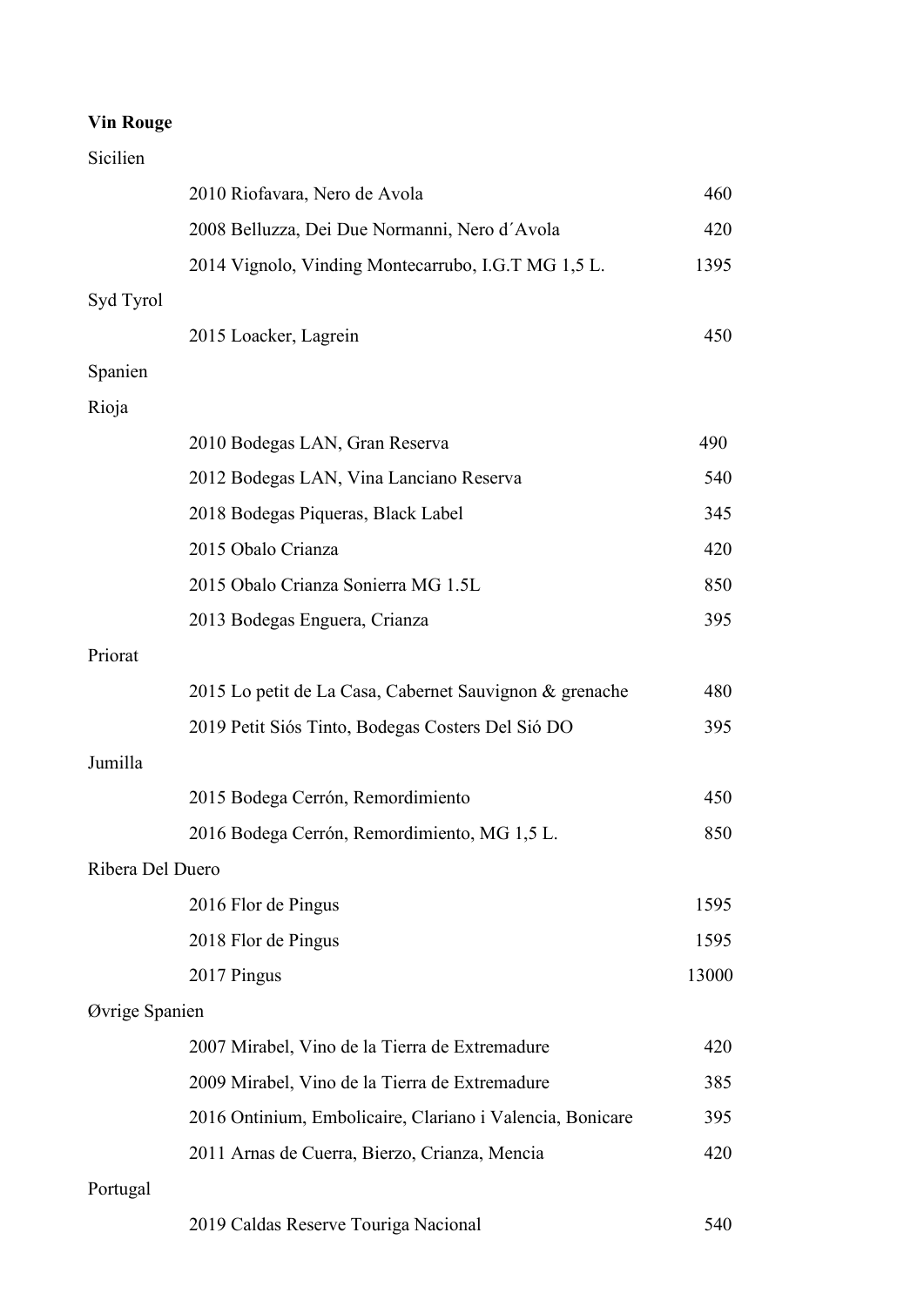#### Valdepusa

| 2008 Emeritus Marques De Grinon             | 1250 |
|---------------------------------------------|------|
| 2010 Emeritus Marques De Grinon             | 1150 |
| 2009 Caliza                                 | 660  |
| 2004 Dominio de Valdepusa AAA               | 3000 |
| 2010 Dominio de Valdepusa AAA               | 2500 |
| 2013 El Rincon                              | 450  |
| 2003 Petit Verdot Single Vineyard MG 1,5 L. | 1750 |
| 2004 Petit Verdot Single Vineyard MG 1,5 L. | 1850 |
| 2006 Petit Verdot Single Vineyard MG 1,5 L. | 1850 |
| 2014 Petit Verdot Single Vineyard           | 560  |
| 2008 Cabernet Sauvignon Single Vineyard     | 780  |
| 2014 Cabernet Sauvignon Single Vineyard     | 560  |
| 2014 Syrah Single Vinyard                   | 560  |
| Golan Hights Winery (Israelsk bosættelse)   |      |
| 2014 Gamla, Sangiovese Golan Hights         | 420  |
| 2016 Gamla, Cabernet Sauvignon Golan Hights | 450  |
| 2016 Yarden, Cabernet Sauvignon             | 620  |
| 2017 Yarden, Cabernet Sauvignon             | 580  |
| 2012 Yarden, Cabernet Sauvignon MG 1,5L     | 2100 |
| 2014 Yarden, Cabernet Sauvignon MG 1,5L     | 1950 |
| 2015 Yarden, Cabernet Sauvignon MG 1,5L     | 1450 |
| 2014 Yarden, Cabernet Sauvignon 3L          | 3800 |
| 2015 Yarden, Merlot MG 1,5L                 | 1450 |
| 2013 Yarden, Merlot 3L                      | 3800 |
| 2016 Yarden, T2 Golan Hights                | 680  |
| 2017 Yarden, T2 Golan Hights                | 580  |
| 2015 Yarden, Syrah                          | 560  |
| 2016 Yarden Katzrin                         | 880  |
| Galil Mountain Winery                       |      |

2017 Yiron Upper Galil 540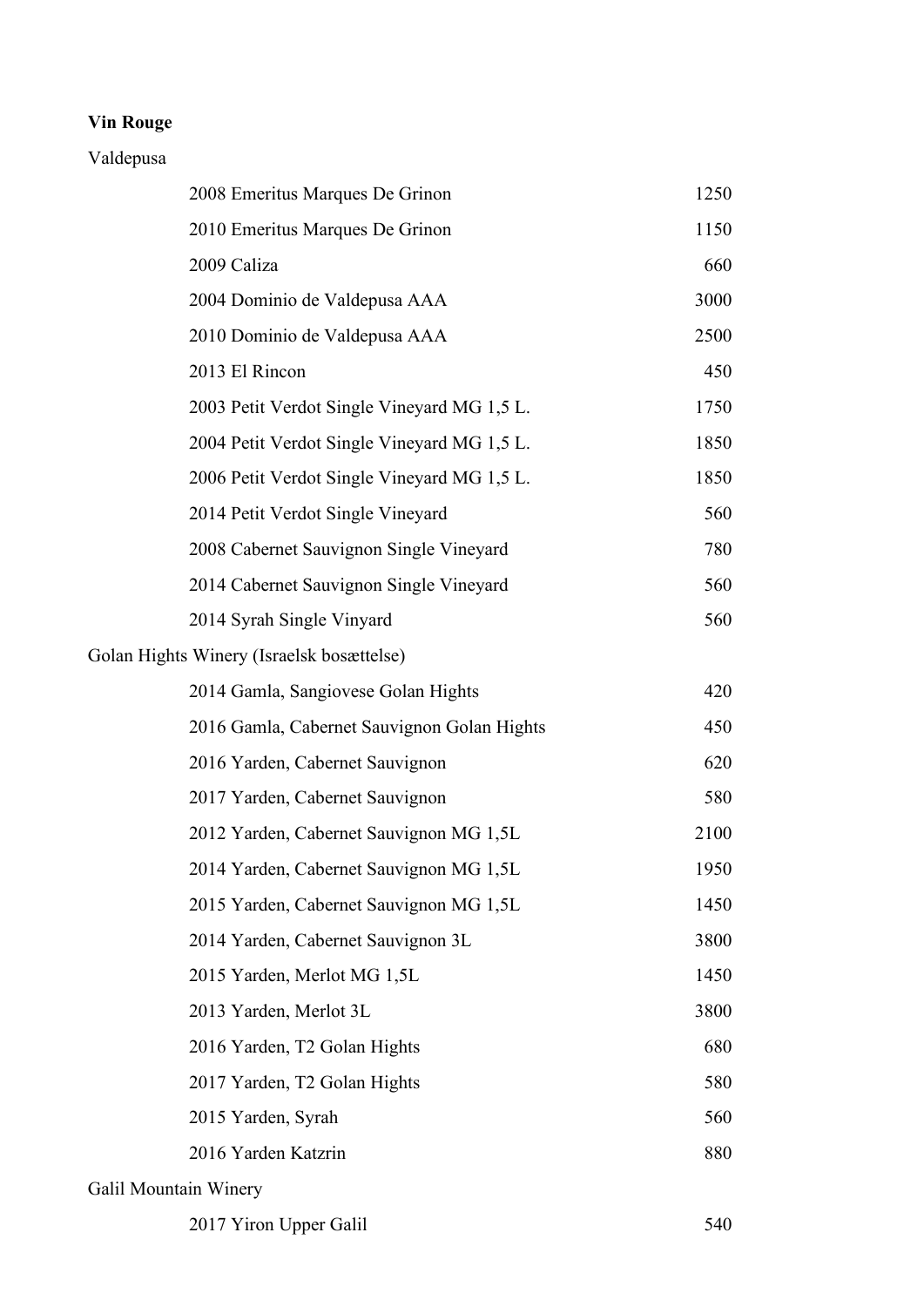## Argentina

| 2015 Dona Paula Seleccion de Bodega Malbec                                    | 580  |  |
|-------------------------------------------------------------------------------|------|--|
| 2015 Dona Paula Black Edition                                                 | 480  |  |
| 2015 Renache, Cabernet Franc Mendoza Reserva                                  | 420  |  |
| 2015 Anduco, Malbec                                                           | 345  |  |
| 2008 Trapiche Malbec Single Vineyard 3 flasker                                | 1995 |  |
| dyrket på 3 forskellige winemarkers                                           |      |  |
| La Consulta dyrket af Federico Villafane i 1102 meters højde                  |      |  |
| La Consulta dyrket af Jorge Mireralles i 970 meters højde                     |      |  |
| La Consulta dyrket af søstrene Cristina & Bibiana Coletto i 1127 meters højde |      |  |

### **Vin de Dessert**

#### USA

|            | 1998 Chateau Michelle, Columbia Valley, Semillion    | 520 |
|------------|------------------------------------------------------|-----|
|            | 2007 Kendall-Jackson Late Harvest Chardonnay 37,5 cl | 650 |
| Australien |                                                      |     |
|            | 2011 D'Arenberg, Riesling 37,5 cl                    | 320 |
|            | 2016 D'Arenberg, Wrinkled Riesling 37,5 cl           | 320 |
|            | 2017 D'Arenberg, Mud Pie 37,5 cl                     | 320 |
|            | 2015 D'Arenberg, Prankster 37,5 cl                   | 320 |
|            | 2015 D'Arenberg, Botryotinia Fuckeliana 37,5 cl      | 320 |
|            | 2004 Brown Brothers, Muscat                          | 395 |
|            | 2010 The Stump Jump, Adelaide 37,5 cl                | 850 |
| Argentina  |                                                      |     |
|            | 2001 Dolc de Mendoza 50 cl                           | 380 |
|            | 2008 Pulenta Tardio, Mendoza 37,5 cl                 | 420 |
|            | 2004 Catena Mendoza Semmilion 37,5 cl                | 420 |
|            | 2015 Luigi Bosca, Gewürztraminer                     | 420 |
|            |                                                      |     |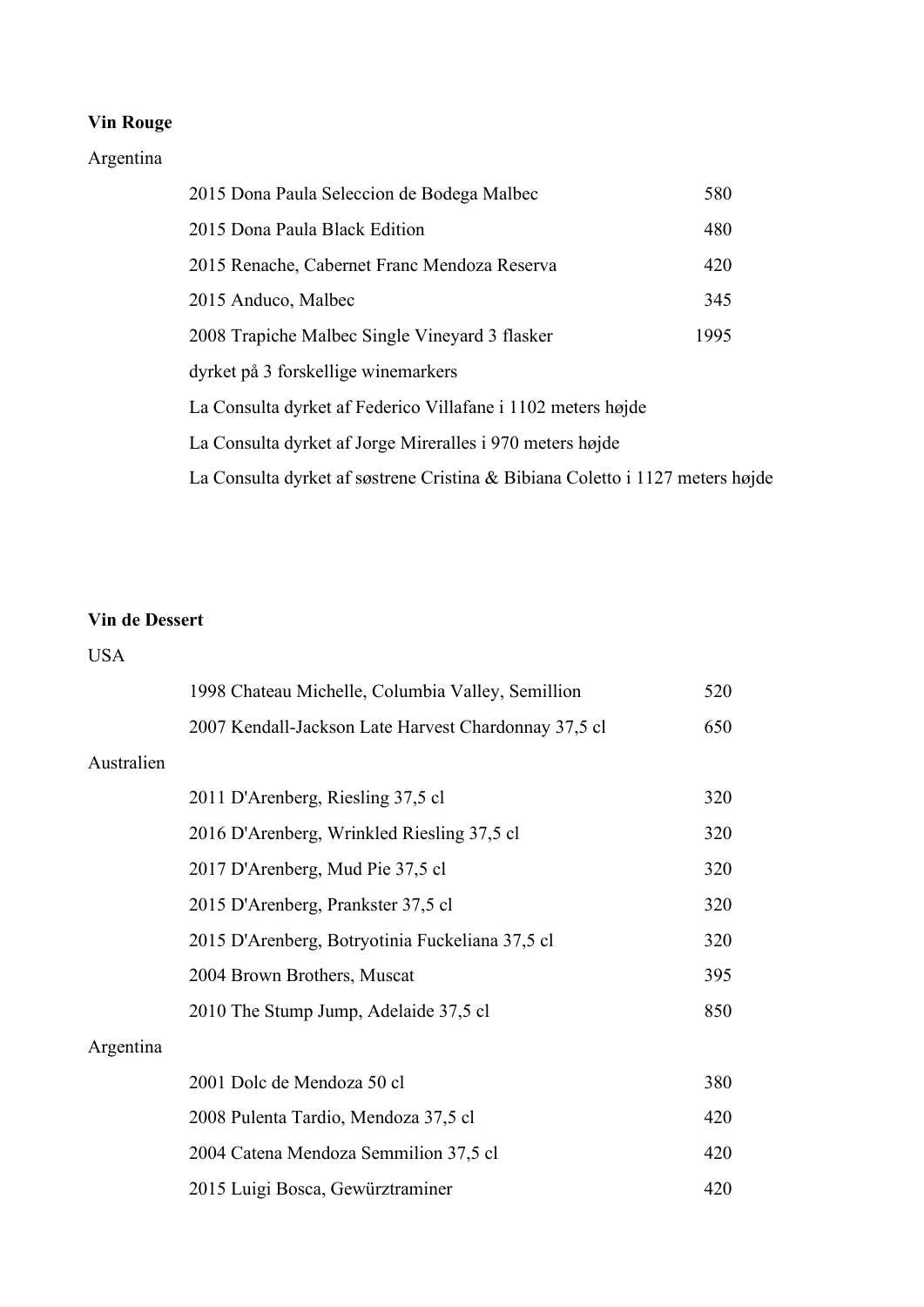### **Vin Dessert**

## Sydafrika

|                  | 1994 Klein Constantia, Vin de Constance 50 cl              | 2500 |
|------------------|------------------------------------------------------------|------|
|                  | 2009 Klein Constantia, Vin de Constance 50 cl              | 2100 |
|                  | 2013 Klein Constantia, Vin de Constance 50 cl              | 1600 |
|                  | 2014 Klein Constantia, Vin de Constance 50 cl              | 1400 |
|                  | 2015 Klein Constantia, Vin de Constance 50 cl              | 1200 |
|                  | 2018 Klein Constantia, Vin de Constance 50 cl              | 1200 |
|                  | 2008 Klein Constantia, Vin de Contance MG 1,5L             | 5000 |
|                  | 2013 Darling Cellers, Noble Late Harvest 37,5 cl           | 350  |
| Danmark          |                                                            |      |
|                  | 2012 Creme De Sureau Hyldebær 50 cl                        | 400  |
|                  | 2013 Creme De Cerise 50 cl                                 | 400  |
|                  | 2015 Creme De Noix 50 cl                                   | 460  |
| Tyskland         |                                                            |      |
|                  | Beerenauslese Nachtgold 50 cl                              | 290  |
| <b>Bulgarien</b> |                                                            |      |
|                  | 1964 Melnik red/white 37,5 cl                              | 1250 |
| Grækenland       |                                                            |      |
|                  | KHP Michalakis Estate 37,5 cl                              | 350  |
|                  | 1989 Vin Santo 37,5 cl                                     | 960  |
| Ungarn           |                                                            |      |
|                  | Tokaji, Kirkelet Késól Szürelet, Late Harvest 50 cl        | 380  |
|                  | Tokaji, 1413 Disznókó 50 cl                                | 480  |
| Estland          |                                                            |      |
|                  | Põltsamaa, Kulden Æble 50 cl                               | 350  |
|                  | Põltsamaa Tõmmu, Solbær 50 cl                              | 350  |
|                  | Golan højderne (Israelsk bosættelse)                       |      |
|                  | 2007 Yarden, Heights Wine, Made from frozen Gewurztraminer | 520  |
|                  | 2015 Yarden, Heights Wine, Made from frozen Gewurztraminer | 450  |
|                  | 2017 Yarden, Heights Wine, Made from frozen Gewurztraminer | 420  |
|                  | 2016 Yarden T2, Port Stile, Heights Wine 0,50 cl.          | 540  |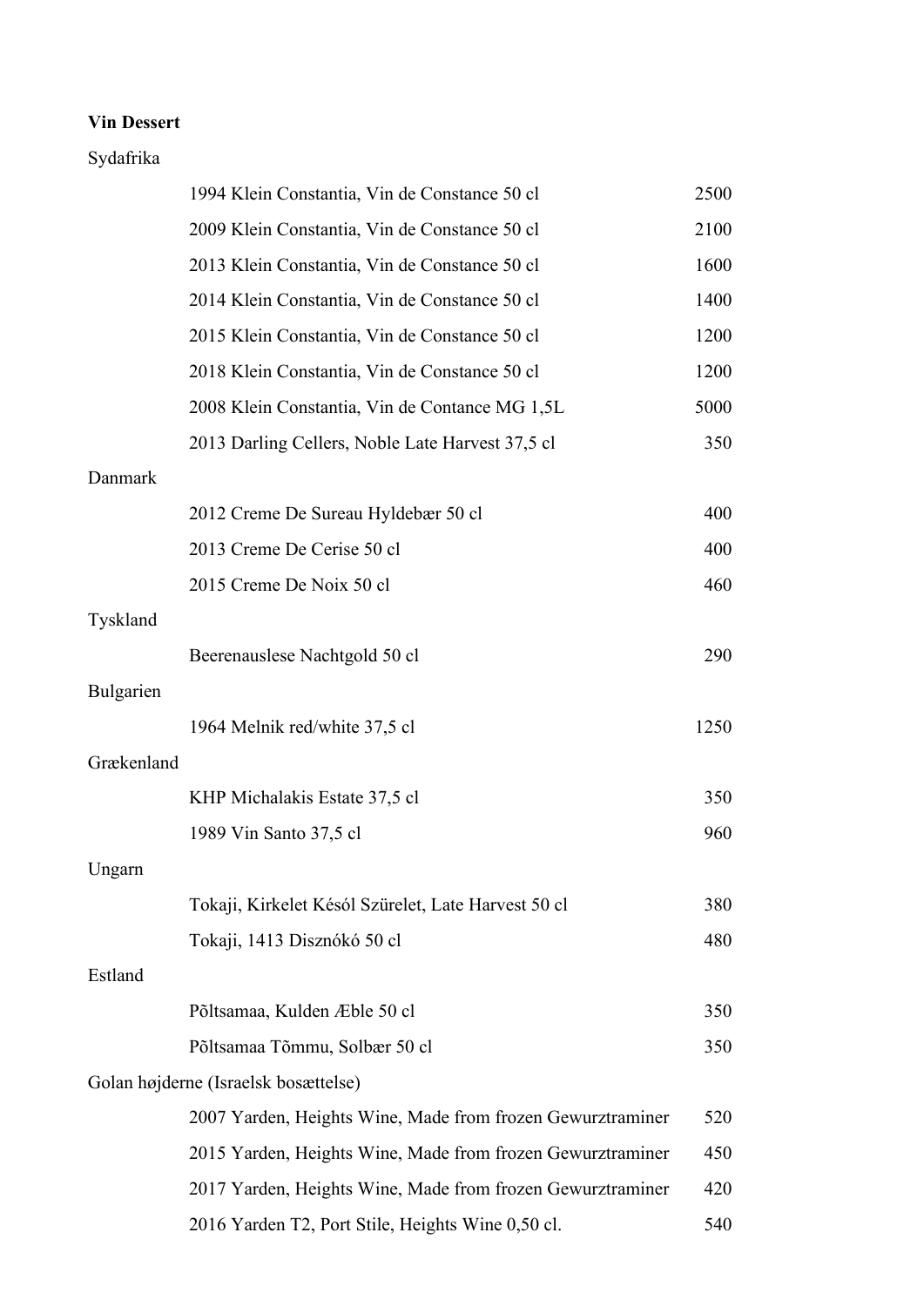### **Vin Dessert**

#### Frankrig

| 2005 René Muré, Vendanges Tardives Gewurstraminer                  | 450   |
|--------------------------------------------------------------------|-------|
| 2011 Lapeyre Petit Manseng                                         | 530   |
| 2008 La Magendia, Vendanges Tradives, Peit Manseng                 | 695   |
| 2009 Chateau Les Arroucats, Cuvée Virginie                         | 530   |
| 1998 Chateau d'Yquem, Lus Saluces Sauternes 70 cl                  | 10000 |
| 2016 Brumes, de La Four Blanche, Sauternes 35 cl                   | 420   |
| 2014 Pacherenc de la St. Albert 'Barriques d'Or', Plaimont 70 cl   | 480   |
| 2004 Ambre, Riversaltes 50 cl                                      | 345   |
| 2016 Pierre Amadieu Gigondas, Muscat Beaumes de Venise             | 540   |
| 2017 Château Haut Mouleyre, Cadillac 35 cl                         | 390   |
| 2015 Château Des Eyssard, Saussugnac, Semillion & Chenin Blanc 580 |       |
| 2016 Claude Val, Muscat Sweet 70 cl                                | 345   |
| 2021 Ultime Récolte, Jeff Carrel, Cote Catalanes                   | 450   |

### Italien

| 2012 Florus banfi 50 cl                                       | 498 |
|---------------------------------------------------------------|-----|
| 2009 Florus banfi 50 cl                                       | 498 |
| 2011 Montezovo, Ricioto 50 cl                                 | 450 |
| 2016 Di Lenardo, Pass the Cookies, Verduzzo Friulano-Riesling | 430 |
| 2008 Recioto di Soave, Veneto Classico 50 cl                  | 450 |
| 2016 Recioto, Spiri 50 cl                                     | 420 |
| 2018 Recioto, Bertani 50 cl                                   | 450 |
| 2008 Monte Precastio, Veneto 37,5 cl                          | 520 |
| 2007 Colpetrone, Montefalco Sagrantino, Passito 50 cl         | 430 |
| 2010 Planeta, Passito Di Noto, Muscato                        | 380 |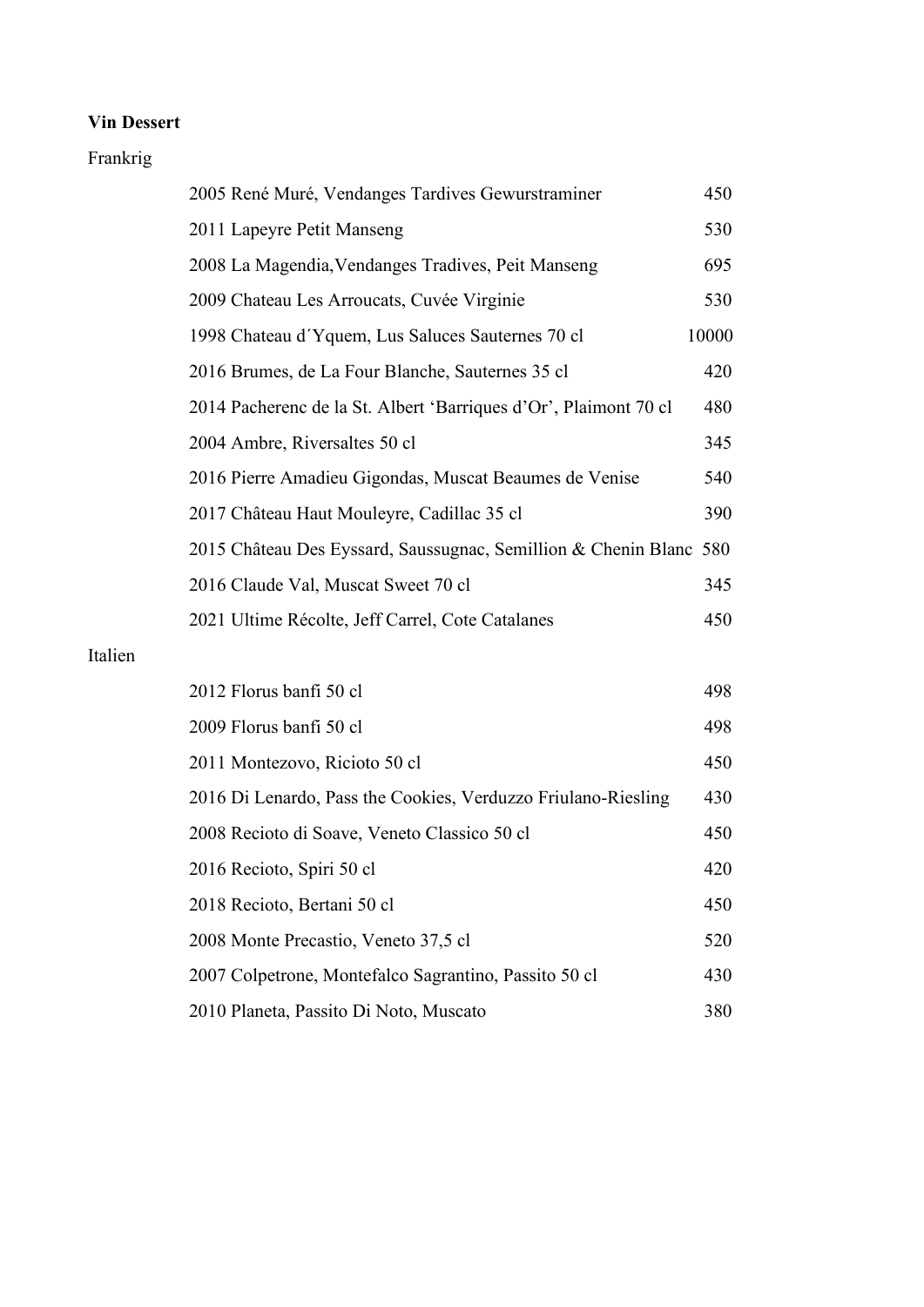### **Portvin**

White Port

|         | Taylors Chip Dry                             | 60  | 450  |
|---------|----------------------------------------------|-----|------|
|         | Alves de Sousa 10 års Quinta da Gaivosa      | 85  | 650  |
|         | Alves de Sousa 20 års Quinta da Gaivosa      | 110 | 1100 |
| Ruby    |                                              |     |      |
|         | Grahams Natura Reserve Port 75 cl.           | 90  | 598  |
|         | <b>Taylors Fine Ruby</b>                     | 55  | 398  |
| Tawny   |                                              |     |      |
|         | Coimbra De Mattos (Valriz) 10 års Tawny      | 75  | 650  |
|         | Coimbra De Mattos (Valriz) 20 års Tawny      | 110 | 1100 |
|         | Coimbra De Mattos (Valriz) LBV 2015          | 110 | 1100 |
|         | Alves de Sousa 10 års Quinta da Gaivosa      | 85  | 650  |
|         | Alves de Sousa 20 års Quinta da Gaivosa      | 110 | 1100 |
|         | Fonseca 20 års Tawny                         | 110 | 880  |
|         | Taylors Historical Collection, Reserve Tawny | 110 | 880  |
| Vintage |                                              |     |      |
|         | 1996 Fonseca, Guimaraens Vintage Port        |     | 750  |
|         | 1997 Barros Vintage Port 70 cl.              |     | 750  |
|         | 1997 Taylors Vintage Port                    |     | 2150 |
|         | 2001 Fonseca, Guimaraens Vintage Port        |     | 750  |
|         | 2003 Taylors Vintage Port                    |     | 1400 |
|         | 2007 Taylors Vintage Port                    |     | 1100 |
|         | 2009 Taylors Vintage Port                    |     | 950  |
|         | 2018 Taylors Vintage Port 0,375              |     | 700  |
|         | 2016 Taylors Vintage Port                    |     | 1695 |
|         | 2018 Fonseca, Guimaraens Vintage Port        |     | 950  |
|         | 2018 Alves de Sausa Quinta da Gaivosa        |     | 1395 |
|         | 2018 Taylors Vintage Port                    |     | 1395 |
|         | 2016 Taylors Vintage Port MG 1,5 L.          |     | 3100 |
|         | 2018 Taylors Vintage Port MG 1,5 L.          |     | 2700 |
|         | 2016 Taylors Vintage Port Dobbelt MG 3 L.    |     | 5800 |
|         | 2018 Taylors Vintage Port Dobbelt MG 3 L.    |     | 5200 |